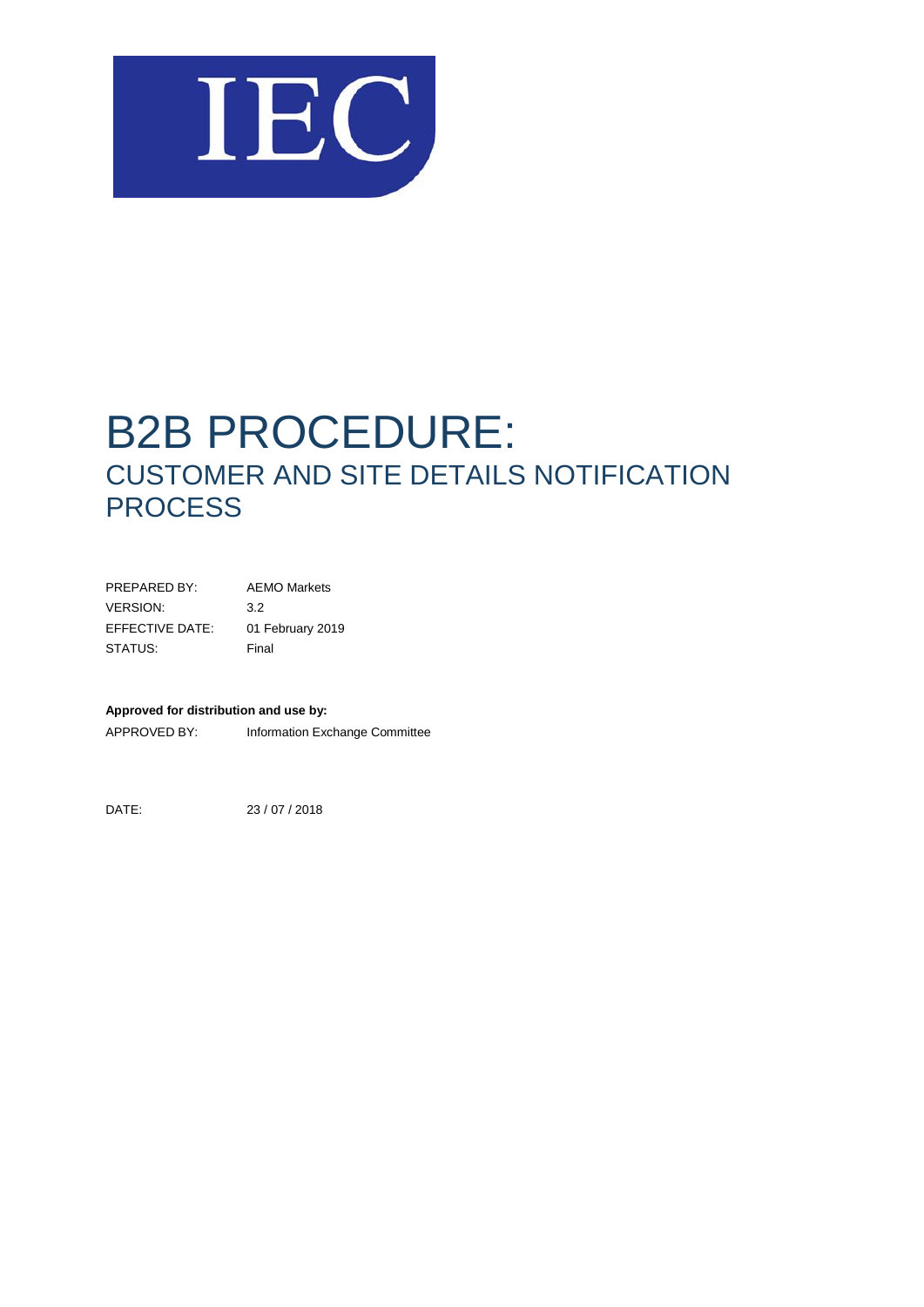

# **VERSION RELEASE HISTORY**

| <b>Version</b> | Date       | Author      | <b>Comments</b>                                                                                                                                                                                                                                                                                                                                                     |
|----------------|------------|-------------|---------------------------------------------------------------------------------------------------------------------------------------------------------------------------------------------------------------------------------------------------------------------------------------------------------------------------------------------------------------------|
| 2.0            | 13/11/2013 | <b>AEMO</b> | Updates to capture QC 776 CSDN Project Changes                                                                                                                                                                                                                                                                                                                      |
| 2.1            | 15/05/2014 | <b>AEMO</b> | Update to Customer Details Reconciliation Process                                                                                                                                                                                                                                                                                                                   |
| 2.2            | 21/11/2014 | <b>AEMO</b> | Minor amendment update from previous 2.1 consultation.<br>Updated version numbers and release date to retain version<br>numbering with other B2B Procedures.                                                                                                                                                                                                        |
| 3.0            | 06/03/2017 | AEMO        | Update based on rules changes:<br>National Electricity Amendment (Expanding Competition in<br>$\bullet$<br>Metering and Related Services) Rule 2015 No. 12;<br>National Electricity Amendment (Embedded Networks) Rule<br>$\bullet$<br>2015 No. 15: and<br>National Electricity Amendment (Updating the Electricity B2B<br>$\bullet$<br>Framework) Rule 2016 No. 6. |
| 3.1            | 01/12/2017 | <b>AEMO</b> | Update based on IEC B2B Procedure Errata                                                                                                                                                                                                                                                                                                                            |
| 3.2            | 20/7/2018  | <b>AEMO</b> | Updated based on rule change:<br>National Energy Retail Amendment (Strengthening protections<br>$\bullet$<br>for customers requiring life support equipment) Rule 2017 No.<br>3                                                                                                                                                                                     |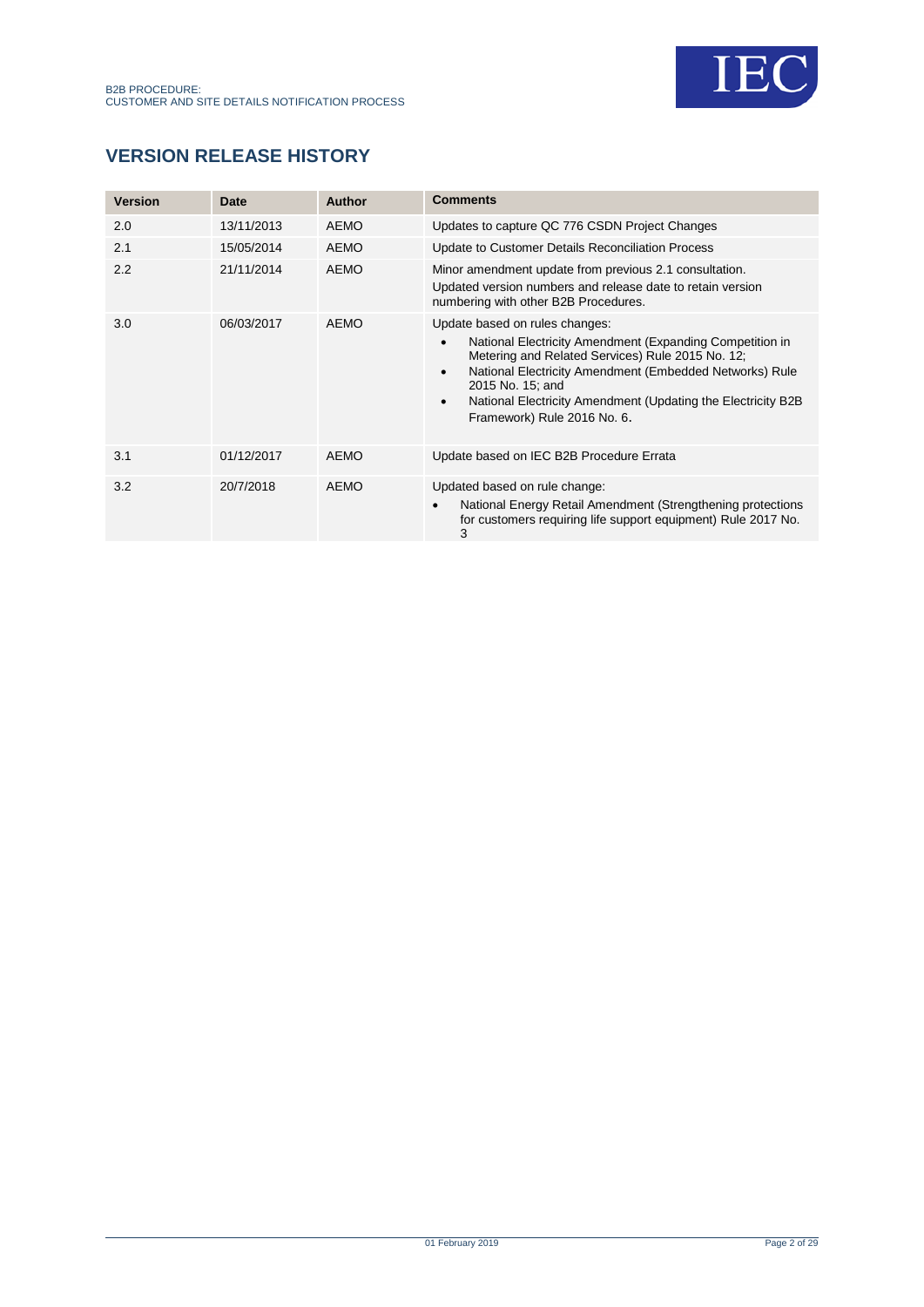

# **CONTENTS**

| 1.   | <b>INTRODUCTION</b>                            | 5               |
|------|------------------------------------------------|-----------------|
| 1.1. | <b>Purpose and Scope</b>                       | 5               |
| 1.2. | Definitions and Interpretation                 | 5               |
| 1.3. | <b>Related Documents</b>                       | 5               |
| 1.4. | <b>Guidance Notes</b>                          | $6\phantom{1}6$ |
| 2.   | <b>TRANSACTION LIST AND PROCESS</b>            | $\overline{7}$  |
| 2.1. | <b>Transaction List</b>                        | $\overline{7}$  |
| 2.2. | <b>Process Diagrams</b>                        | $\overline{7}$  |
| 3.   | <b>TIMING REQUIREMENTS</b>                     | 12              |
| 3.1. | Definition of Timing Points and Timing Periods | 12              |
| 3.2. | <b>Other Timing Requirements</b>               | 14              |
| 4.   | <b>BUSINESS RULES</b>                          | 14              |
| 4.1. | <b>Common Business Rules for Notifications</b> | 14              |
| 4.2. | <b>Customer Details Request</b>                | 15              |
| 4.3. | <b>Customer Details Notification</b>           | 15              |
| 4.4. | <b>Customer Details Reconciliation</b>         | 16              |
| 4.5. | <b>Life Support Notification</b>               | 16              |
| 4.6. | <b>Life Support Request</b>                    | 17              |
| 4.7. | <b>Life Support Reconciliation</b>             | 17              |
| 4.8. | <b>Site Access Request</b>                     | 17              |
| 4.9. | <b>Site Access Notification</b>                | 18              |
| 5.   | <b>TRANSACTIONS</b>                            | 19              |
| 5.1. | <b>CustomerDetailsRequest Data</b>             | 19              |
| 5.2. | <b>CustomerDetailsNotification Data</b>        | 21              |
| 5.3. | SiteAccessRequest Data                         | 23              |
| 5.4. | SiteAccessNotification Data                    | 23              |
| 5.5. | LifeSupportNotification Data                   | 25              |
| 5.6. | LifeSupportRequest Data                        | 28              |
| 5.7. | BusinessAcceptance/Rejection                   | 28              |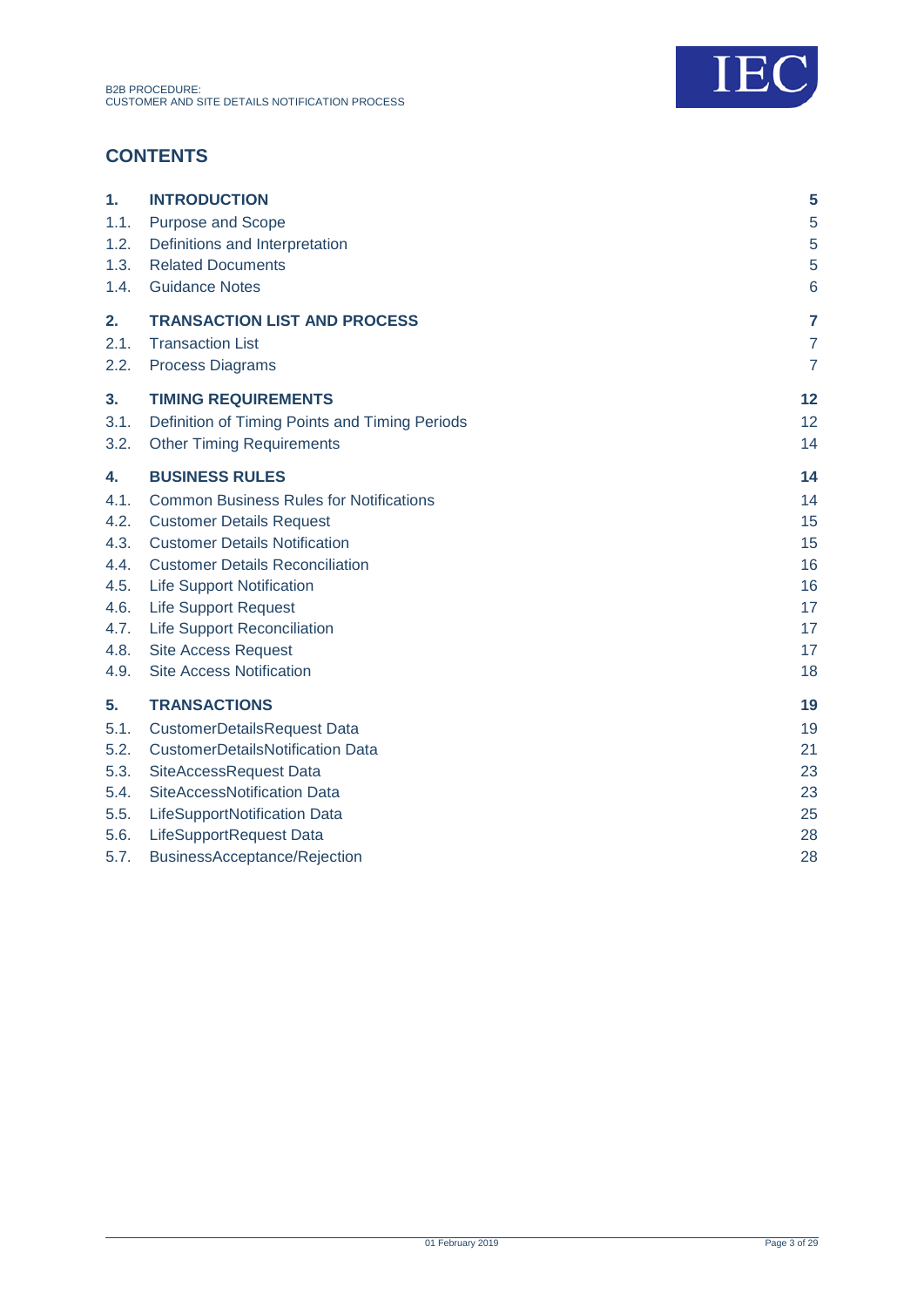

# **FIGURES**

| <b>Figure 1: Notifications Process - Generic Notifications Process</b> |    |
|------------------------------------------------------------------------|----|
| Figure 2: Overview of generic request and notification process         |    |
| <b>Figure 3: Overview of Customer Details Reconciliation Process</b>   | 10 |
| Figure 4: Overview of Life Support Reconciliation Process              | 11 |

# **TABLES**

| <b>Table 1: Related Documents</b>                          | 5               |
|------------------------------------------------------------|-----------------|
| <b>Table 2: Guidance Notes</b>                             | 6               |
| <b>Table 3: Timing Point Definitions</b>                   | 12 <sup>2</sup> |
| <b>Table 4: Timing Period Definitions</b>                  | 12 <sup>2</sup> |
| Table 5: Data Requirements for CustomerDetailsRequest      | 19              |
| Table 6: Data Requirements for CustomerDetailsNotification | 21              |
| Table 7: Data Requirements for SiteAccessRequest           | 23              |
| Table 8: Data Requirements for SiteAccessNotification      | 23              |
| Table 9: Data Requirements for LifeSupportNotification     | 25              |
| Table 10: Data Requirements for LifeSupportRequest         | 28              |
| Table 11: BusinessAcceptance/Rejection                     | 28              |
| <b>Table 12: Business Events</b>                           | 29              |
|                                                            |                 |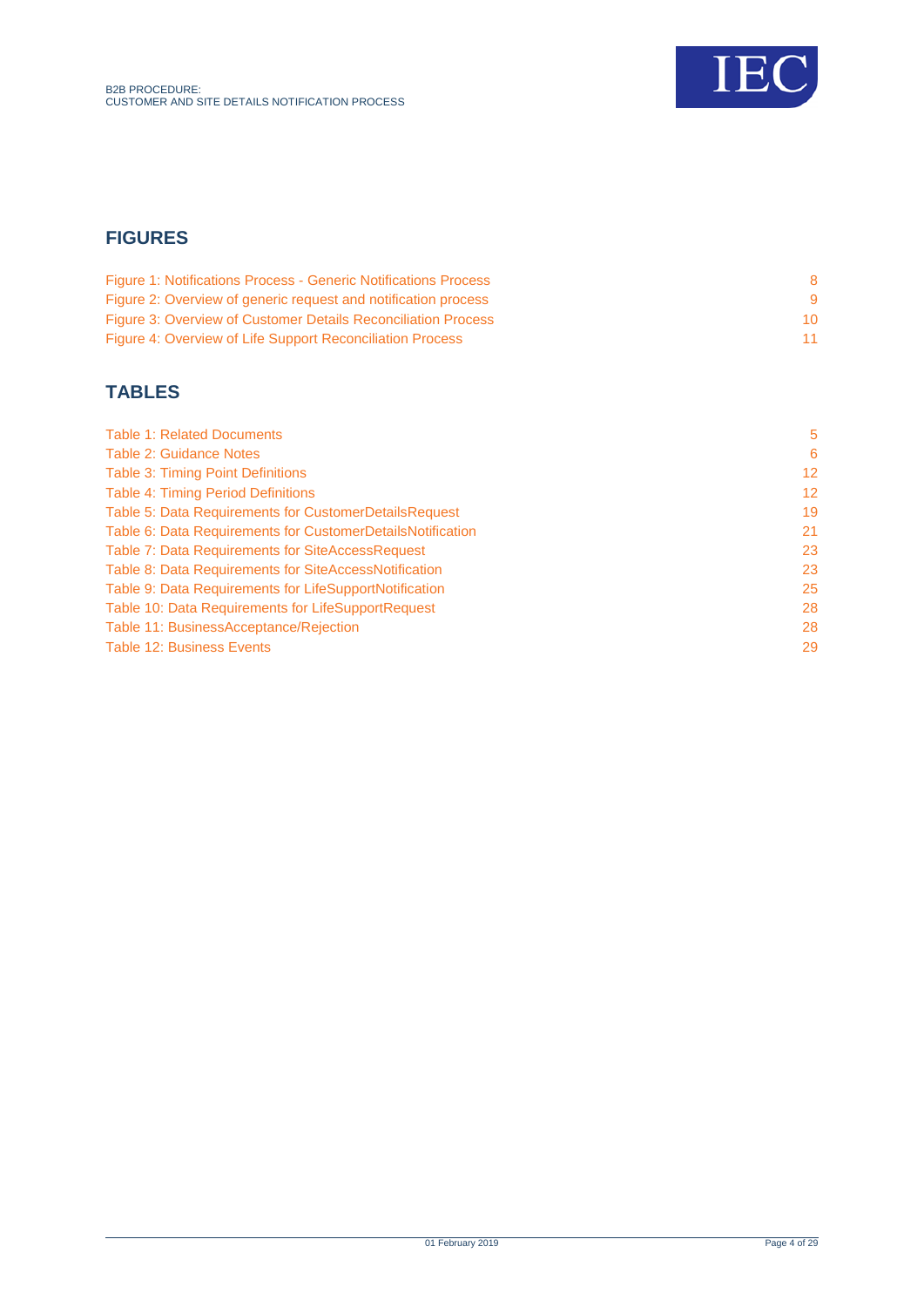

# <span id="page-4-0"></span>**1. INTRODUCTION**

### <span id="page-4-1"></span>**1.1. Purpose and Scope**

- (a) This B2B Procedure: Customer and Site Details Notification Process (Procedure) is *published* by AEMO in accordance with clause 7.17.3 of the NER.
- (b) This Procedure specifies the standard process and data requirements for the communication, updates and reconciliation of Customer, Life Support and Site details.
- (c) This Procedure has effect only for the purposes set out in the NER and NERR. All other national and jurisdictional regulatory instruments and codes prevail over this Procedure to the extent of any inconsistency.
- (d) The Life Support Request and the Life Support Notification have been created to enable industry participants to meet their obligations under the NERR. Participants are responsible to ensure that they are meeting their obligations. The AER will be the determining body as to whether participants are meeting their obligations.

### <span id="page-4-2"></span>**1.2. Definitions and Interpretation**

- (a) The Retail Electricity Market Procedures Glossary and Framework:
	- (i) is incorporated into and forms part of this Procedure; and
	- (ii) should be read with this Procedure.
- (b) In the event of any inconsistency between this Procedure and the B2B Procedure: Technical Delivery Specification unless this Procedure provides otherwise, the relevant B2B Technical Delivery Specification shall prevail to the extent of the inconsistency.
- (c) The terms Initiator and Recipient have been used throughout the document to designate the sender and receiver of each transaction. Where a specific role is called out, the transaction should only be sent and received by the designated role (e.g. Current Retailer, DNSP, MPB).
- (d) All times (related to the conduct of the work) refer to the local time for the Site (where the work requested is to be carried out). Local time is inclusive of daylight saving time changes.

# <span id="page-4-3"></span>**1.3. Related Documents**

### <span id="page-4-4"></span>**Table 1: Related Documents**

| <b>Title</b>                                                     | Location                                                                                                          |
|------------------------------------------------------------------|-------------------------------------------------------------------------------------------------------------------|
| Retail Electricity Market Procedures - Glossary<br>and Framework | http://www.aemo.com.au/Electricity/National-Electricity-Market-<br>NEM/Retail-and-metering/Glossary-and-Framework |
| <b>B2B Procedure Technical Delivery Specification</b>            |                                                                                                                   |
| <b>B2B Procedure Service Order Process</b>                       |                                                                                                                   |
| <b>B2B Procedure Meter Data Process</b>                          |                                                                                                                   |
| <b>B2B Procedure One Way Notification Process</b>                |                                                                                                                   |
| <b>B2B Guide</b>                                                 |                                                                                                                   |
| Metrology Procedure: Part A                                      | http://www.aemo.com.au/Electricity/National-Electricity-Market-<br>NEM/Retail-and-metering                        |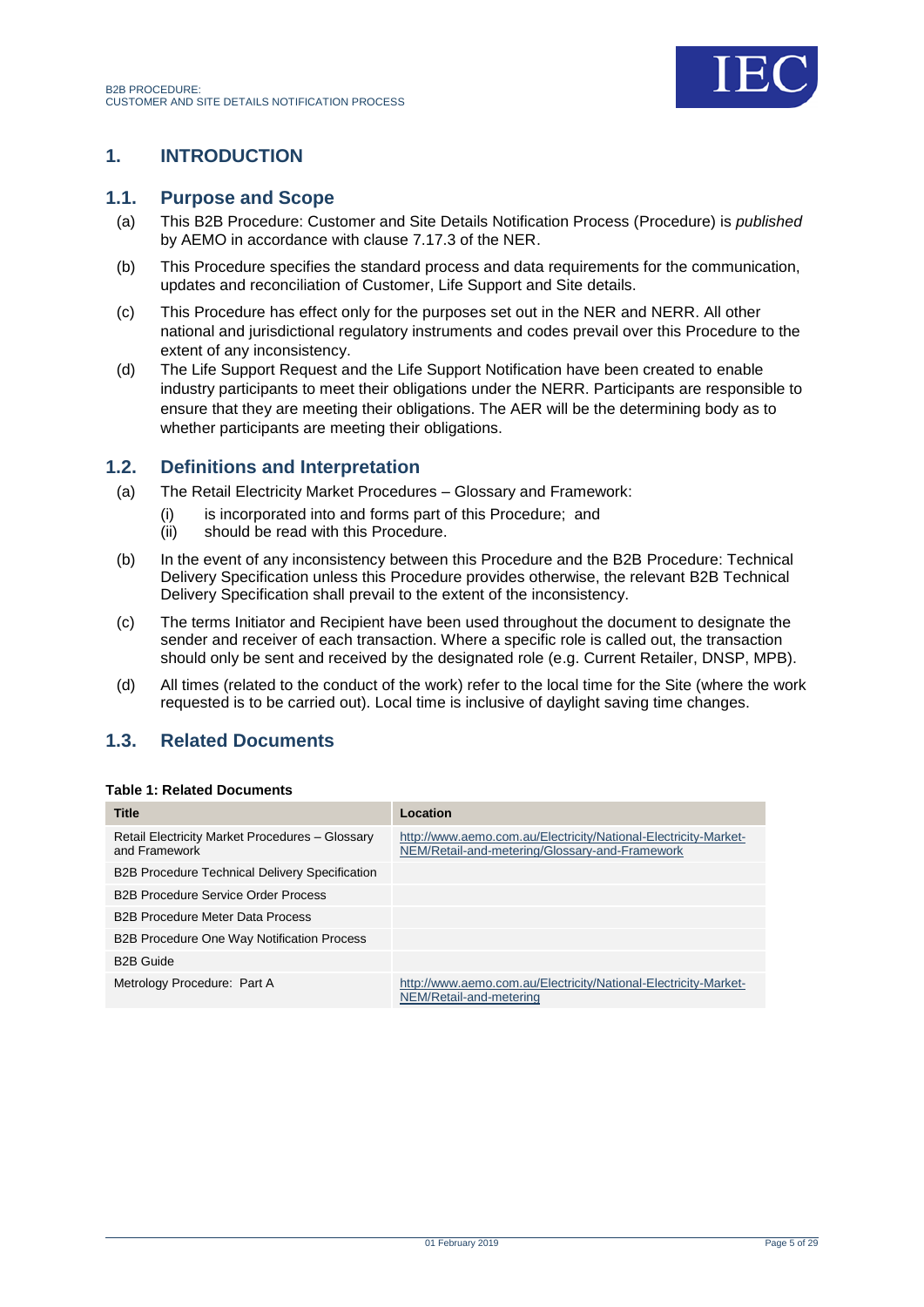

# <span id="page-5-0"></span>**1.4. Guidance Notes**

- (a) This document contains Guidance Notes that provides the reader with a reference point where an obligation for services is provided for in the NEM.
- (b) A number of timing requirements that represent common industry practice have also been included. These timings are not associated with the communication of B2B transactions, do not have a head of power and are not enforceable.
- (c) Guidance Notes are indicated by the use of [Guidance Note #] at the commencement of the clause in this procedure and highlighted in grey.
- (d) The table below lists the document or documents for reference.

#### <span id="page-5-1"></span>**Table 2: Guidance Notes**

| Reference          | <b>Document Name</b>                                                                                                      |
|--------------------|---------------------------------------------------------------------------------------------------------------------------|
| [Guidance Note 1]  | This is an accepted or common industry practice that does not reference a specific legal or<br>jurisdictional requirement |
| [Guidance Note 2]  | National Energy Retail Rules (NERR)                                                                                       |
| [Guidance Note 3]  | Service Level Procedure Metering Data Provider Services                                                                   |
| [Guidance Note 4]  | National Electricity Rules (NER)                                                                                          |
| [Guidance Note 5]  | Essential Services Commission (ESC) Electricity Distribution Code (Victoria)                                              |
| [Guidance Note 6]  | Service Level Procedures: Metering Provider Services                                                                      |
| [Guidance Note 7]  | Victorian Electricity Distributors Service & Installation Rules                                                           |
| [Guidance Note 8]  | SA Power Networks Service & Installation Rules                                                                            |
| [Guidance Note 9]  | Electricity Distribution Network Code (Queensland)                                                                        |
| [Guidance Note 10] | Metrology Procedures - Part B                                                                                             |
| [Guidance Note 11] | Electricity Distribution Code (South Australia)                                                                           |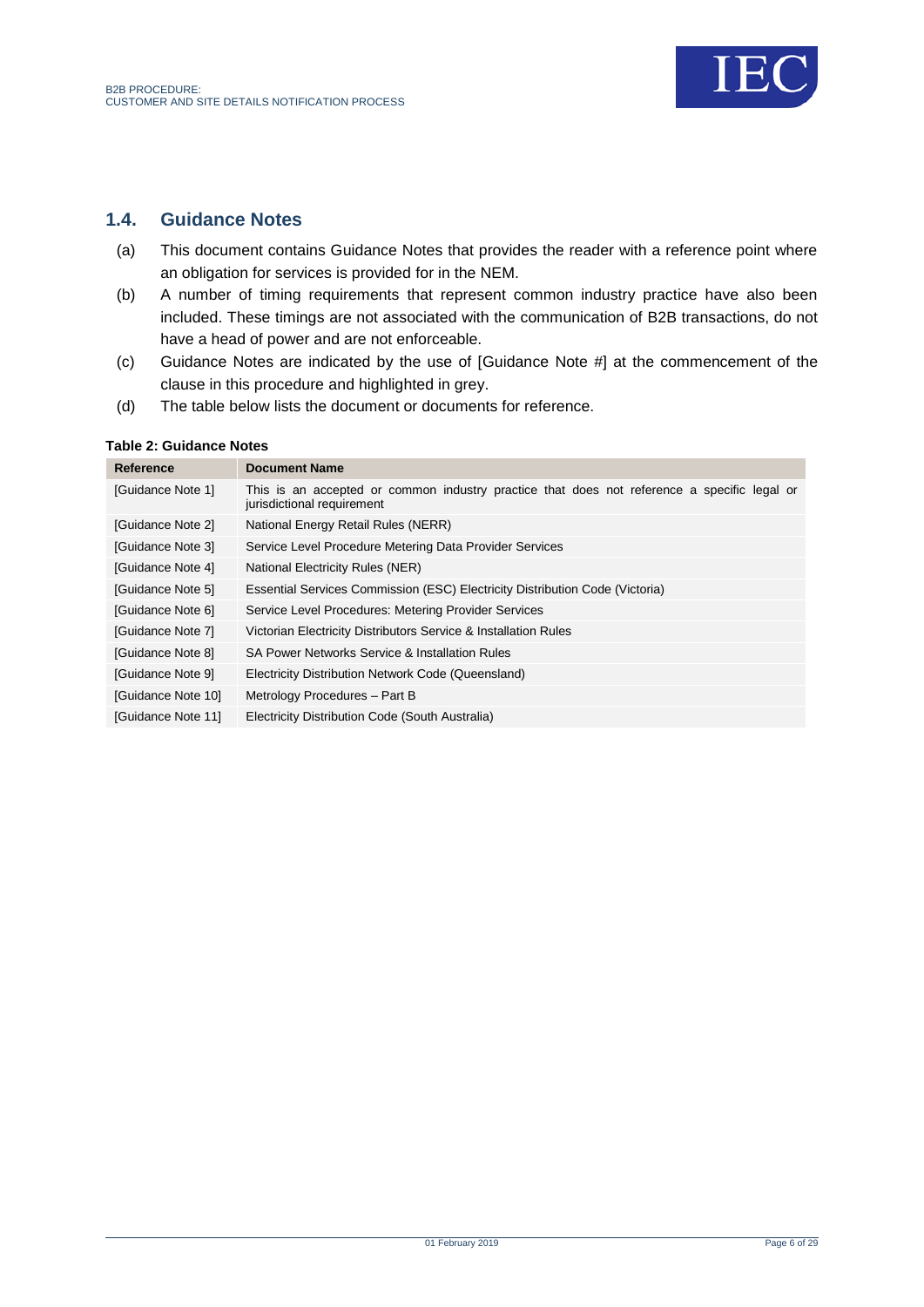

# <span id="page-6-0"></span>**2. TRANSACTION LIST AND PROCESS**

### <span id="page-6-1"></span>**2.1. Transaction List**

- (a) Included in this procedure are the following transactions:
	- (i) CustomerDetailsNotification
	- (ii) CustomerDetailsRequest
	- (iii) SiteAccessNotification
	- (iv) SiteAccessRequest
	- (v) LifeSupportNotification
	- (vi) LifeSupportRequest

### <span id="page-6-2"></span>**2.2. Process Diagrams**

- (a) Figures 1-4 show the processes for the provision and reconciliation of Customer, Life Support and Site Access data, including:
	- (i) Where the CustomerDetailsNotification is provided by the Recipient in response to an Initiator's CustomerDetailsRequest. On most occasions, the CustomerDetailsNotification will be provided without an associated CustomerDetailsRequest. In this case, the Initiator will provide the Recipient with the required CustomerDetailsNotification.
	- (ii) Where an Initiator sends a SiteAccessRequest and a Recipient sends a SiteAccessNotification.
	- (iii) Where an Initiator sends a LifeSupportRequest and a Recipient sends a LifeSupportNotification.
	- (iv) Reconciliation of Customer or Life Support Details.
- (b) The triangles at the bottom of Figures 1-4 indicate the timing points for the process.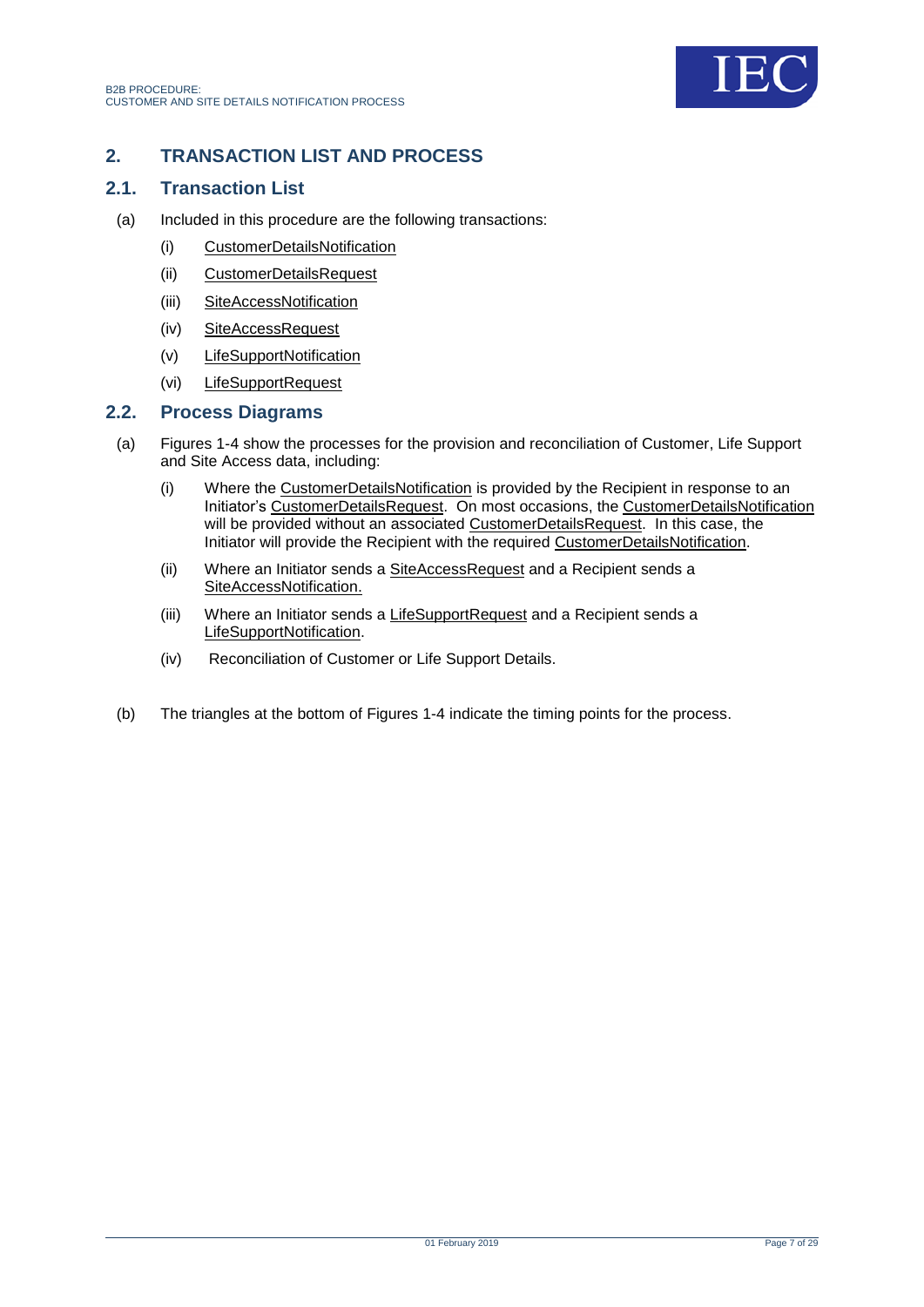

#### **Figure 1: Notifications Process - Generic Notifications Process**

<span id="page-7-0"></span>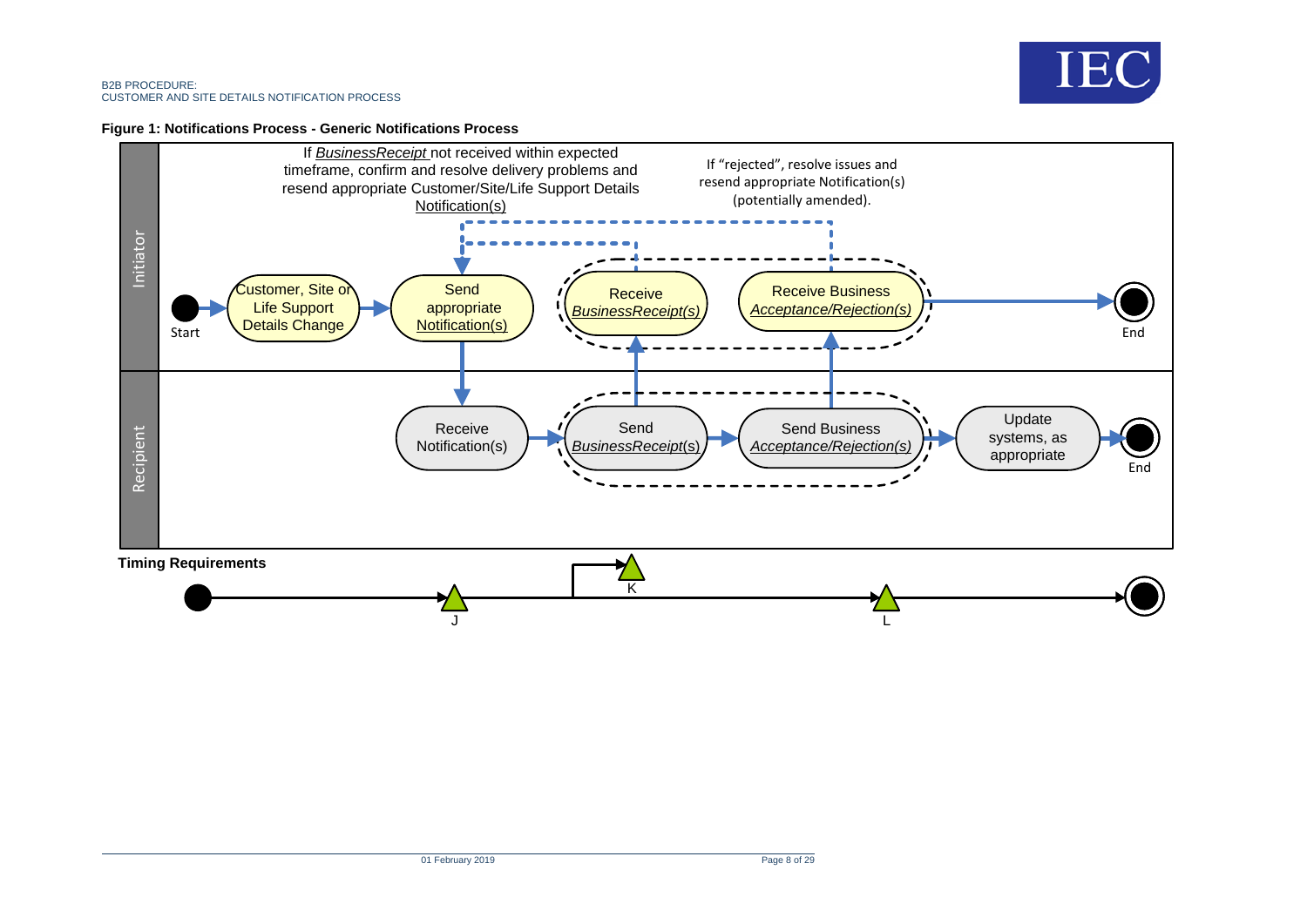



<span id="page-8-0"></span>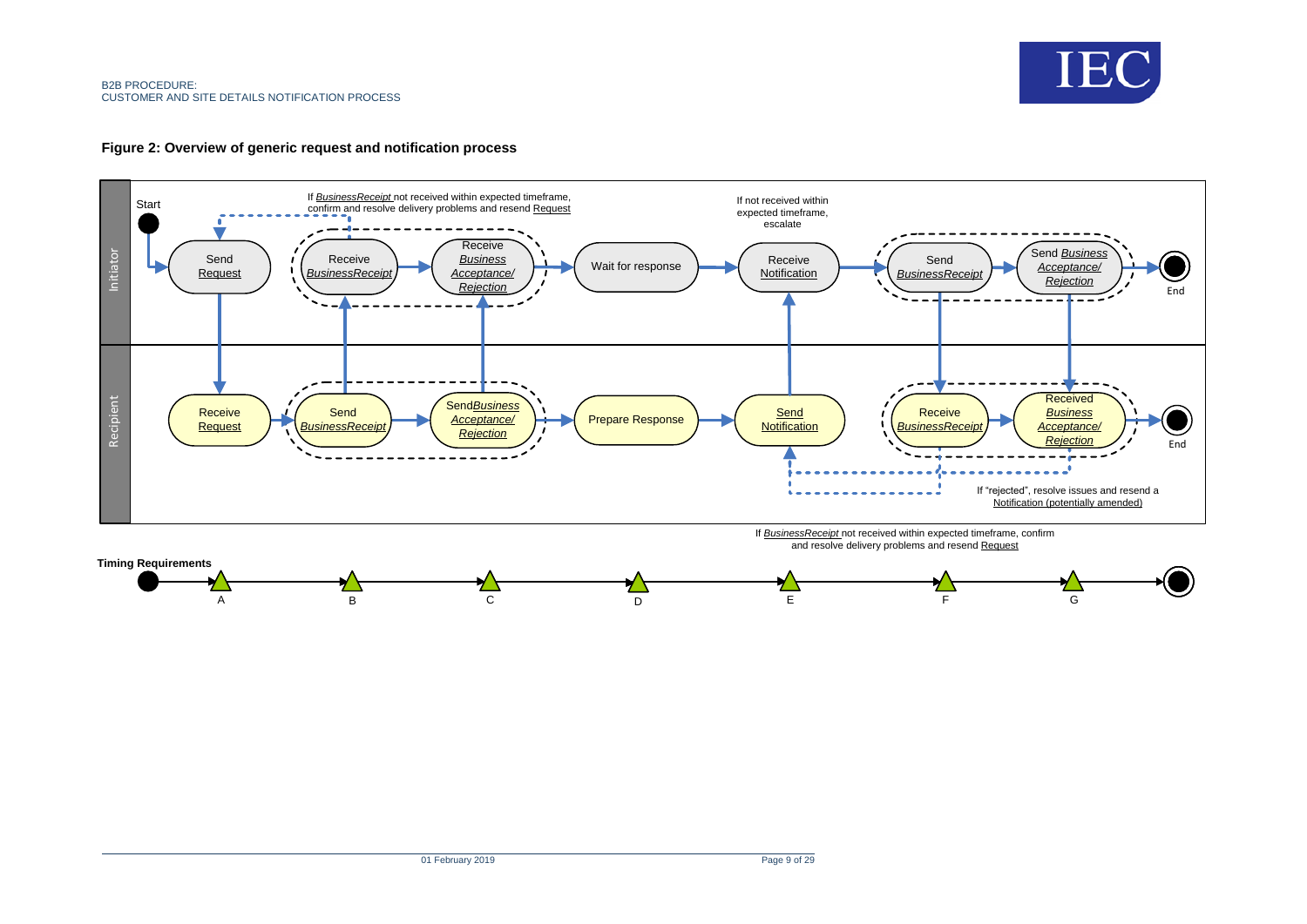



<span id="page-9-0"></span>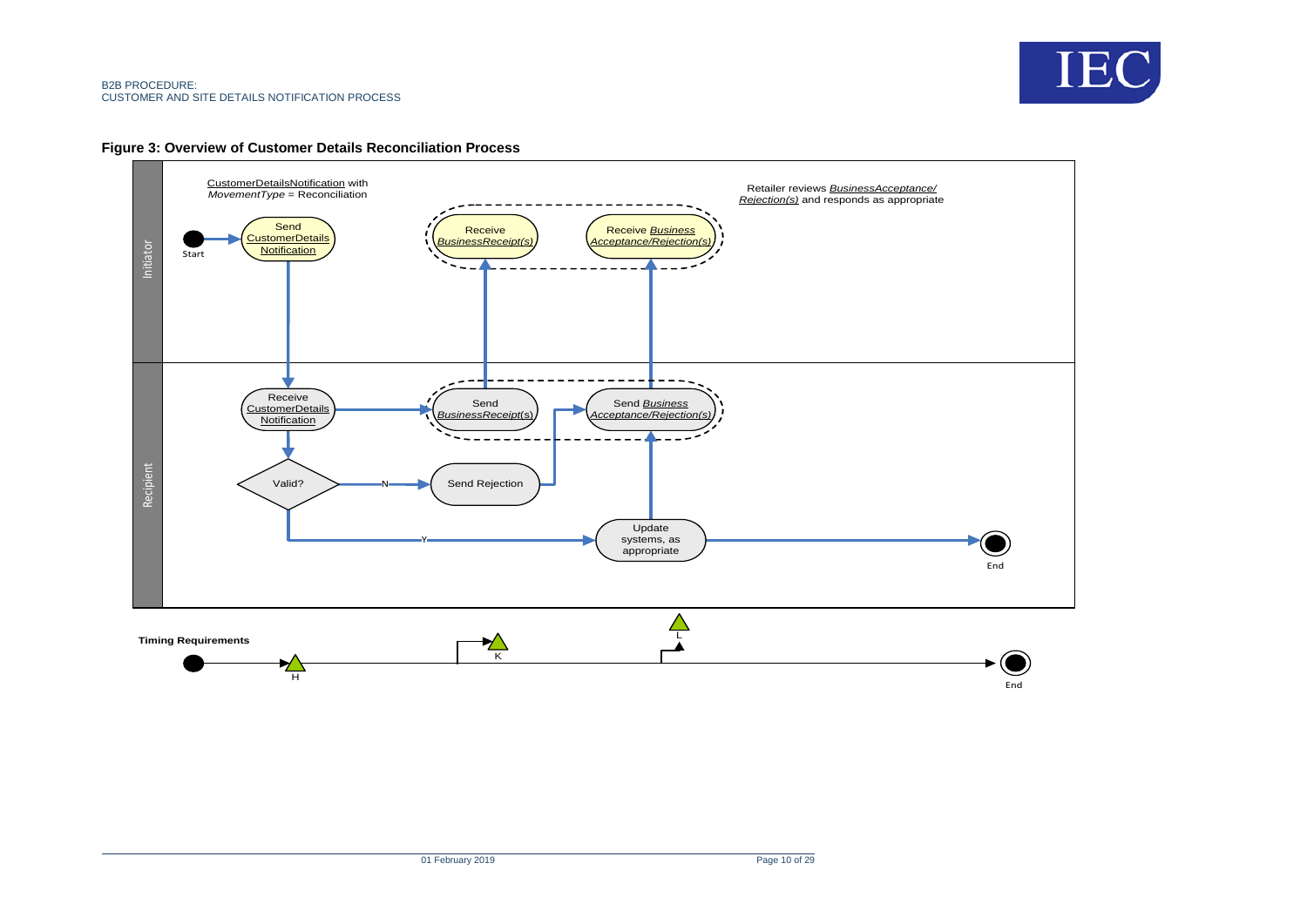

#### **Figure 4: Overview of Life Support Reconciliation Process**

<span id="page-10-0"></span>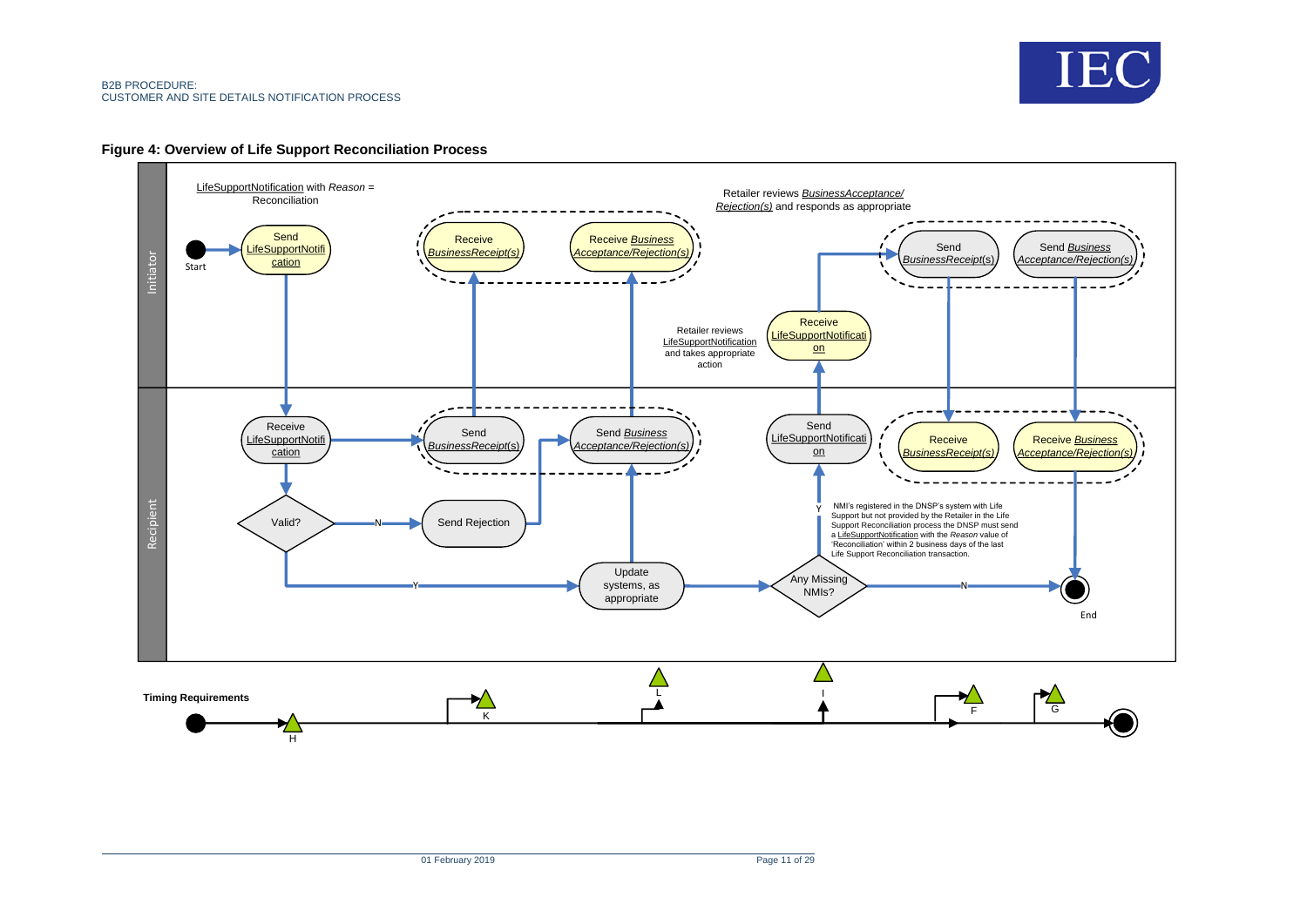

# <span id="page-11-0"></span>**3. TIMING REQUIREMENTS**

# <span id="page-11-1"></span>**3.1. Definition of Timing Points and Timing Periods**

- (a) The Timing Points are shown in Figures 1-4.
- (b) The Timing Requirements for the *BusinessReceipt* and the *BusinessAcceptance/Rejection* for all transaction notifications are the same.
- (c) The Timing Requirements for the *BusinessReceipt* and the *BusinessAcceptance/Rejection* for all transaction requests are the same.
- (d) The Timing Points are defined in [Table 3.](#page-11-2)
- (e) For additional Timing Requirements for the Life Support Reconciliation process, refer to section 4.7.

#### <span id="page-11-2"></span>**Table 3: Timing Point Definitions**

| <b>Timing Point</b> | <b>Definition</b>                                                                                                             |
|---------------------|-------------------------------------------------------------------------------------------------------------------------------|
| A                   | When an Initiator issues a Request to a Recipient                                                                             |
| B                   | When an Initiator receives a <i>BusinessReceipt</i> for a Request from the Recipient.                                         |
| C                   | When an Initiator receives a BusinessAcceptance/Rejection for a Request from the Recipient.                                   |
| D                   | When the Request has been actioned.                                                                                           |
| Ε                   | When the Recipient sends a Notification to the Initiator                                                                      |
| F                   | When the Recipient receives a <i>BusinessReceipt</i> for a Notification from the Initiator.                                   |
| G                   | When the Recipient receives a <b>BusinessAcceptance/Rejection</b> for a Notification from the Initiator.                      |
| H                   | When the Initiator issues a Customer Details Reconciliation or Life Support Reconciliation to a Recipient.                    |
| T                   | When the Recipient issues a LifeSupportNotification to an Initiator about a Life Support Reconciliation<br>under section 4.7. |
| J                   | When the Initiator sends a Notification to the Recipient.                                                                     |
| K                   | When the Initiator receives a <b>BusinessReceipt</b> for a Notification from the Recipient.                                   |
| L                   | When the Initiator receives a BusinessAcceptance/Rejection for a Notification from the Recipient.                             |
|                     |                                                                                                                               |

#### (f) The Timing Periods are defined in Table 4:

#### <span id="page-11-3"></span>**Table 4: Timing Period Definitions**

| <b>Timing Period</b>                         | <b>Description of Timing Period</b>                                                                                                                                                                                  | <b>Usage</b>                                                                                                                                                                                                                                                                  |
|----------------------------------------------|----------------------------------------------------------------------------------------------------------------------------------------------------------------------------------------------------------------------|-------------------------------------------------------------------------------------------------------------------------------------------------------------------------------------------------------------------------------------------------------------------------------|
| <b>BusinessReceipts for</b><br>Requests      | From the sending of the<br>Request by the Initiator to the<br>receipt of the BusinessReceipt<br>for the Request from the<br>Recipient.<br>Commences at Timing Point A<br>and ends at Timing Point B.                 | Used by the Initiator to determine whether a Request<br>has been received and can be read.<br>If the Business Receipt has not been received before this<br>period expires, the Initiator may escalate the non-receipt,<br>resend the original request, or do both.            |
| BusinessAcceptance/Rejection<br>for Requests | From the sending of the<br>Request by the Initiator to the<br>receipt of the<br>BusinessAcceptance/Rejection<br>for the Request from the<br>Recipient.<br>Commences at Timing Point A<br>and ends at Timing Point C. | Used by the Initiator to determine whether a Request<br>has been accepted (and will subsequently be actioned<br>by the Recipient).<br>If the BusinessAcceptance/Rejection has not been<br>received before this period expires, the Initiator may<br>escalate the non-receipt. |
| Providing a<br>CustomerDetailsNotification   | From receipt of the<br>CustomerDetailsRequest to<br>the sending of the<br>CustomerDetailsNotification by<br>the Recipient.<br>Commences at Timing Point A<br>and ends at Timing Point E.                             | If the CustomerDetailsNotification has not been received<br>before this period expires, the Initiator may escalate the<br>non-receipt.                                                                                                                                        |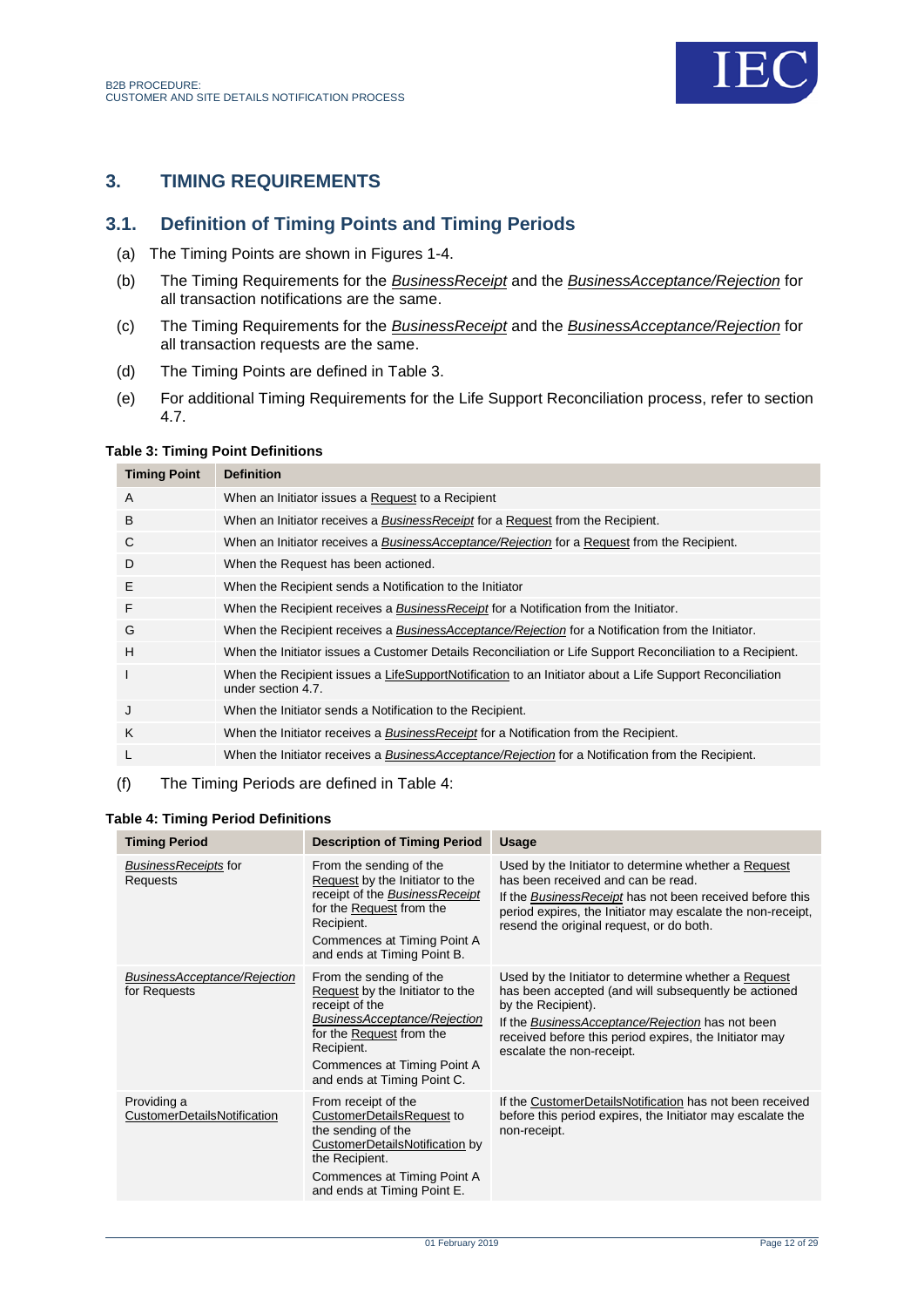



| <b>Timing Period</b>                                                                                        | <b>Description of Timing Period</b>                                                                                                                                                                                           | <b>Usage</b>                                                                                                                                                                                                                                                                  |
|-------------------------------------------------------------------------------------------------------------|-------------------------------------------------------------------------------------------------------------------------------------------------------------------------------------------------------------------------------|-------------------------------------------------------------------------------------------------------------------------------------------------------------------------------------------------------------------------------------------------------------------------------|
| Providing a<br>SiteAccessNotification                                                                       | From receipt of the<br>SiteAccessRequest to the<br>sending of the<br>SiteAccessNotification by the<br>Recipient.<br>Commences at Timing Point A<br>and ends at Timing Point E.                                                | If the SiteAccessNotification has not been received<br>before this period expires, the Initiator may escalate the<br>non-receipt.                                                                                                                                             |
| Providing a<br>LifeSupportNotification                                                                      | From receipt of the<br>LifeSupportRequest to the<br>sending of the<br><b>LifeSupportNotification</b> by the<br>Recipient.<br>Commences at Timing Point A<br>and ends at Timing Point E.                                       | If the LifeSupportNotification has not been received<br>before this period expires, the Initiator may escalate the<br>non-receipt.                                                                                                                                            |
| <b>BusinessReceipts</b> for<br>Notifications                                                                | From the sending of the<br>Notification by the Recipient to<br>the receipt of a<br>BusinessReceipt for the<br>Notification from the Initiator.<br>Commences at Timing Point E<br>and ends at Timing Point F.                  | Used by the Recipient to determine whether a<br>Notification has been received and can be read.<br>If the Business Receipt has not been received before this<br>period expires, the Recipient may escalate the non-<br>receipt, resend the original notification, or do both. |
| <b>BusinessAcceptance/Rejection</b><br>for Notifications                                                    | From the sending of the<br>Notification by the Recipient to<br>the receipt of a<br>BusinessAcceptance/Rejection<br>for the Notification from the<br>Initiator.<br>Commences at Timing Point E<br>and ends at Timing Point G.  | Used by the Recipient to determine whether the<br>response has been accepted by the Initiator and the<br>request can be closed.<br>If the BusinessAcceptance/Rejection has not been<br>received before this period expires, the Recipient may<br>escalate the non-receipt.    |
| BusinessReceipts for<br><b>Notifications</b>                                                                | From the sending of the<br>Notification by the Initiator to<br>the receipt of a<br>BusinessReceipt for the<br>Notification from the Recipient<br>Commences at Timing Point J<br>and ends at Timing Point K.                   | Used by the Initiator to determine whether a Notification<br>has been received and can be read.<br>If the Business Receipt has not been received before this<br>period expires, the Initiator may escalate the non-receipt,<br>resend the original notification, or do both.  |
| <b>BusinessAcceptance/Rejection</b><br>for Notifications                                                    | From the sending of the<br>Notification by the Initiator to<br>the receipt of a<br>BusinessAcceptance/Rejection<br>for the Notification from the<br>Recipient.<br>Commences at Timing Point J<br>and ends at Timing Point L.  | Used by the Initiator to determine whether the response<br>has been accepted by the Recipient and the request can<br>be closed.<br>If the BusinessAcceptance/Rejection has not been<br>received before this period expires, the Initiator may<br>escalate the non-receipt.    |
| Providing a<br>LifeSupportNotification as part<br>of a Life Support<br>Reconciliation under section<br>4.7. | From the initiation of the Life<br>Support Reconciliation to<br>when the Recipient is<br>expected to raise any<br>LifeSupportNotifications to the<br>Initiator.<br>Commences at Timing Point H<br>and ends at Timing Point I. | Used by the Recipient to send a LifeSupportNotifications<br>for NMIs with Life Support but were not provided by the<br>Initiator in the Life Support Reconciliation.                                                                                                          |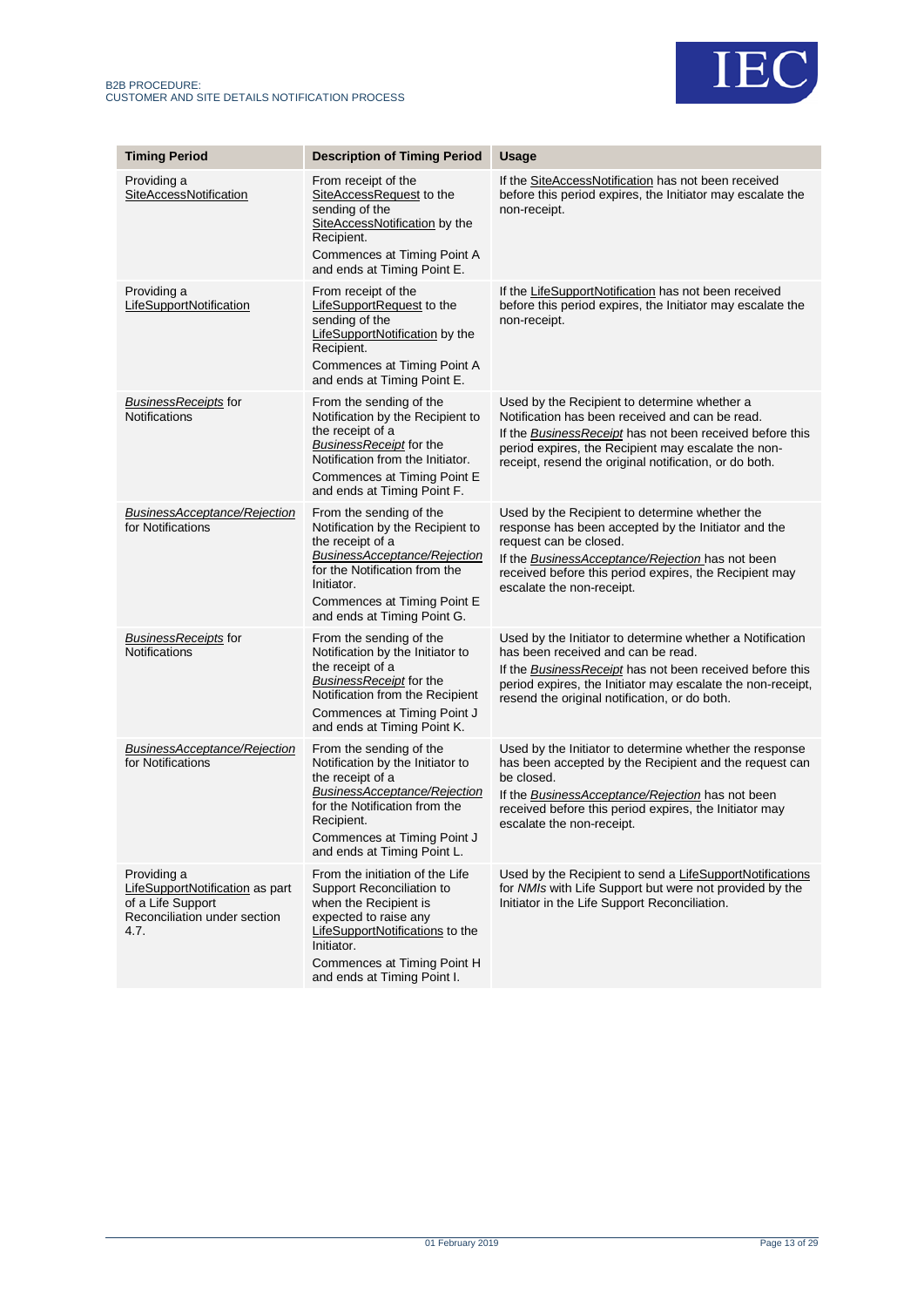

# <span id="page-13-0"></span>**3.2. Other Timing Requirements**

- <span id="page-13-3"></span>(a) [Guidance Note 1] Timing requirements for the CustomerDetailsNotification, LifeSupportNotification and SiteAccessNotification can be agreed between the Initiator and the Recipient.
- (b) Timing requirement for *BusinessReceipts* is set out in the B2B Procedure Technical Delivery Specification.
- (c) Timing requirement for *BusinessAcceptance/Rejection* for Notifications is set out in the B2B Procedure Technical Delivery Specification.
- (d) [Guidance Note 2] Subject to clause [\(a\),](#page-13-3) the Retailer provides a CustomerDetailsNotification within two Business Days of receiving the CustomerDetailsRequest.
- (e) [Guidance Note 2] In the absence of a relevant request, the CustomerDetailsNotification and/or SiteAccessNotification must be provided within one business day of the relevant data being updated or changed.
- (f) [Guidance Note 1] A Current Retailer must send a CustomerDetailsNotification within five business days of the following events:
	- (i) following the completion of the CATS change of retailer process.
	- (ii) for a new connection, once the site has been energised.

Refer to Timing Requirement for Sending CustomerDetailsRequests.

- (g) [Guidance Note 1] In the absence of a CustomerDetailsNotification and following receipt of the completion of the CATS Change Retailer transaction, the Initiator may send a CustomerDetailsRequest for a *NMI* after the fifth business day.
- (h) [Guidance Note 1] In the absence of a CustomerDetailsNotification and following notification of an energised *NMI*, the Initiator may send a CustomerDetailsRequest after the fifth business day.

# <span id="page-13-1"></span>**4. BUSINESS RULES**

### <span id="page-13-2"></span>**4.1. Common Business Rules for Notifications**

- (a) The Initiator must only send a single daily Notification of each type (where relevant) covering all changes made to the *NMI's* details that day, ensuring the most recent details are provided. This restriction does not apply to the LifeSupportNotification.
- (b) For the purposes of registration and deregistration or updating of life support details between Retailers and DNSP's, the parties must use the LifeSupportNotification and not the CustomerDetailsNotification.
- (c) Prior to sending a LifeSupportRequest, it is expected that the prospective Retailer has obtained consent from the customer.
- (d) The Initiator must provide all available information that they hold for each Notification transaction, not just information changes. Non-completion of non-Mandatory fields, is taken to mean that the Initiator does not have the absent information or cannot supply it under the Privacy Act.
- (e) It is within a Recipient's sole discretion as to whether they decide to update their records on the basis of the information provided by the Initiator.
- (f) A ServiceOrderRequest does not replace the need to send relevant Notifications. For example, a Re-energisation ServiceOrderRequest, which includes *Hazards*, does not replace the SiteAccessNotification that would provide the same information. The information in the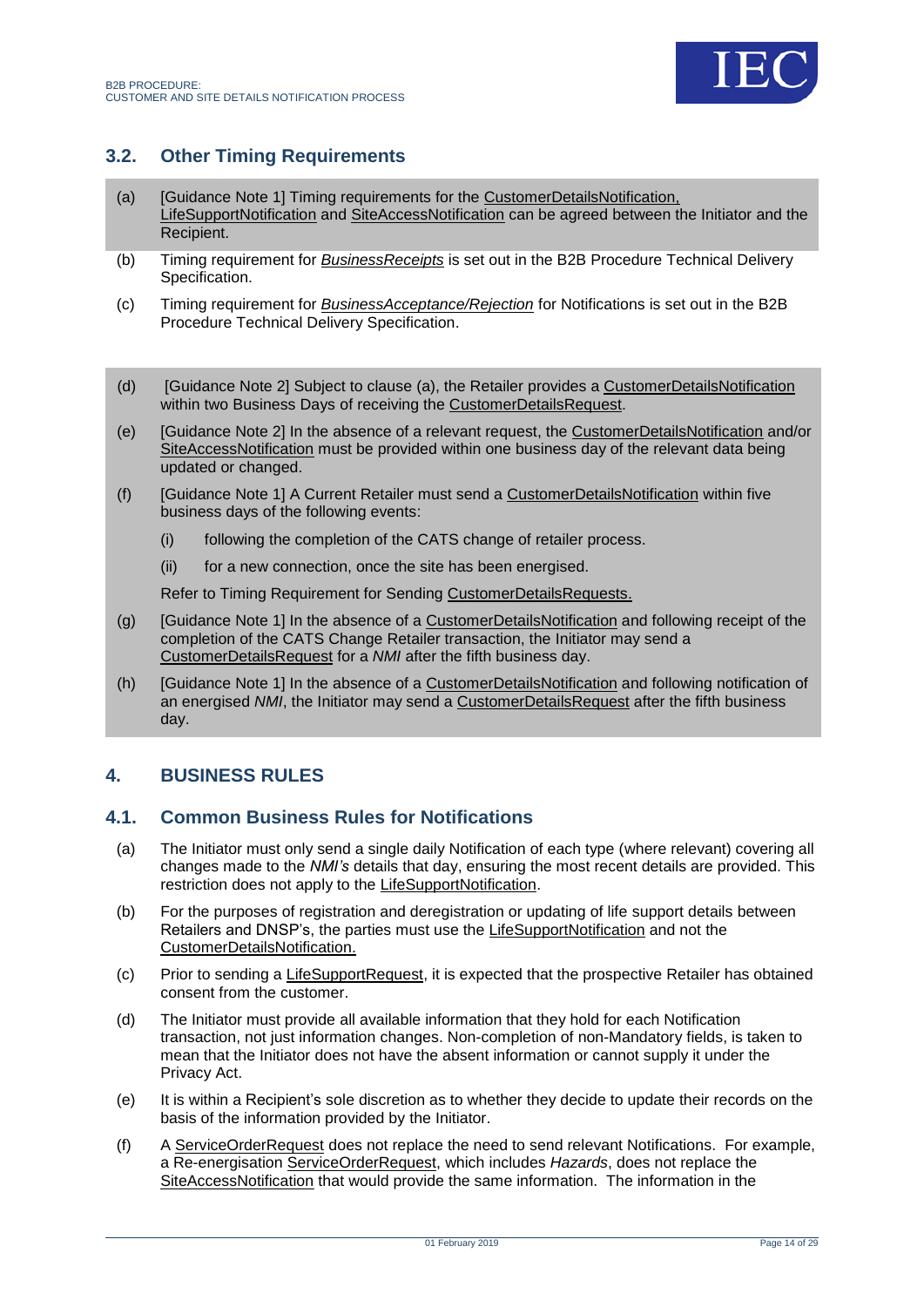

ServiceOrderRequest is treated as pertinent to the work requested only, and the SiteAccessNotification is treated as the official, enduring update.

- (g) The Initiator must only send updates where the Customer or Initiator initiated the Changes. The Initiator must not send updates based on information received from MSATS or other Participants. This prevents the cyclical transmission of information. The current Retailer may send a new or amended CustomerDetailsNotification in response to receiving the LifeSupportNotification from the DNSP.
- (h) The details provided in a CustomerDetailsNotification and SiteAccessNotification must be the current details as at the date and time that the Notification was generated. The *LastModifiedDateTime* may be historical in certain situations. For Life Support changes refer to section 4.5 and 4.6.
- (i) If the Recipient does not accept the information provided by the Initiator, they must send a *BusinessAcceptance/Rejection* with an appropriate *EventCode* and details of the Initiator's data being rejected.
- (j) [Guidance Note 1] The Initiator must investigate and provide an updated notification where necessary within 5 business days upon receiving a rejection of a notification transaction.

# <span id="page-14-0"></span>**4.2. Customer Details Request**

- (a) [Guidance Note 1] An Initiator sends a CustomerDetailsRequest when they reasonably believes that the information in the CustomerDetailsNotification has not been previously provided in a Notification transaction or that the information they hold is or may be incorrect.
- (b) [Guidance Note 2 and Guidance Note 4] Any authorised party entitled to the information can generate a CustomerDetailsRequest to the Current Retailer for the *NMI*.
- (c) An Initiator must only send a maximum of one CustomerDetailsRequest per *NMI* per day.
- (d) The Current Retailer must provide a CustomerDetailsNotification in response to a valid CustomerDetailsRequest from a DNSP or any other Initiator where agreed.
- (e) If parties wish to obtain mass updates of information, parties must reach agreement to use this transaction.

### <span id="page-14-1"></span>**4.3. Customer Details Notification**

### **4.3.1. Initiating a Customer Details Notification**

- (a) The Initiator of the CustomerDetailsNotification will always be the Current Retailer.
	- (b) [Guidance Note 2] The Current Retailer must confirm the specific contact for the management of outages and supply issues for each *NMI* and provide this information via the CustomerDetailsNotification.
	- (c) [Guidance Note 2 and 5] The Current Retailer must send the relevant Notifications to the DNSP whenever they become aware of changes in customer information.
	- (d) [Guidance Note 1] The Current Retailer must send the relevant Notifications to Recipient(s) as agreed whenever they become aware of changes in customer information.
	- (e) [Guidance Note 2] Where the requirements for Life Support are no longer appropriate (for example an occupier no longer meets the requirements to be classified as a Life Support customer) a Retailer must send a CustomerDetailsNotification containing NMI, *LastModifiedDateTime*, a *MovementType* value of "Update" and *SensitiveLoad* value updated as per clause 4.3.2. This does not negate the requirement to send an updated LifeSupportNotification.
	- (f) Current Retailers may send a CustomerDetailsNotification to other Recipients as agreed.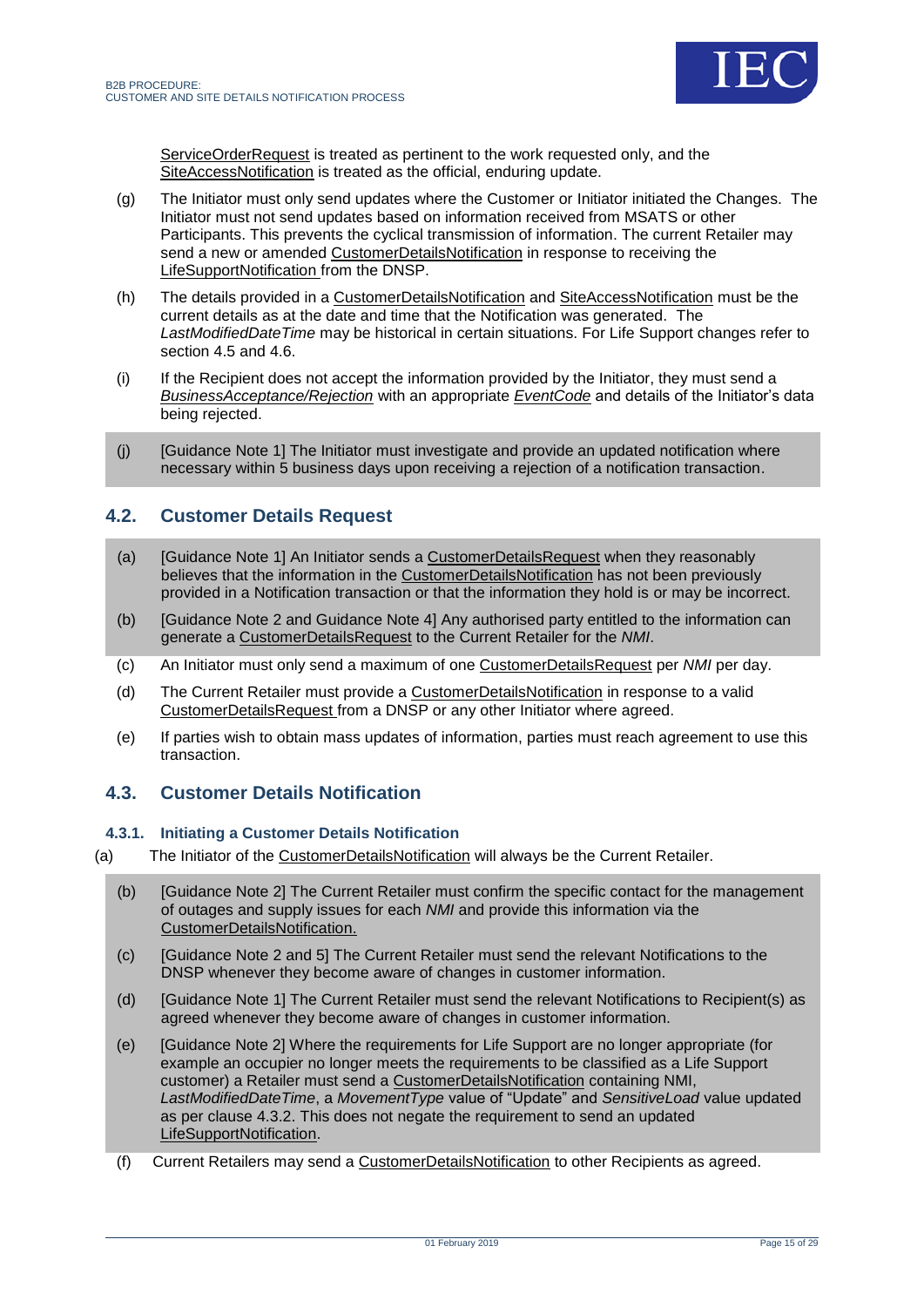

### **4.3.2. Sensitive Load Field**

- (a) Where life support is required at the premise the *SensitiveLoad* field must have a value of 'Life Support'. For the registration, update and deregistration of Life Support refer to Life Support Notification section 4.5.
- (b) Where the initiator reasonably believes there are economic, health or safety issues associated with loss of *supply* to the *NMI*, the *SensitiveLoad* field should have a value of 'Sensitive Load'.
- (c) If neither of the above conditions apply then the *SensitiveLoad* field should have a value of 'None'

#### **4.3.3. Vacant Sites**

(a) [Guidance Note 2] If a Site is vacant, the Initiator must send a CustomerDetailsNotification containing *NMI, LastModifiedDateTime*, a *MovementType* value of 'Site Vacant' and *SensitiveLoad* of 'None' to the relevant Recipient who may update their records accordingly.

### <span id="page-15-0"></span>**4.4. Customer Details Reconciliation**

- (a) Current Retailers can agree with any party to conduct regular reconciliations.
- (b) If parties agree to use the B2B Procedures for the purposes of Customer Details Reconciliation, the following applies:
	- i. The Customer Details Reconciliation must use the CustomerDetailsNotification with *MovementType* of 'Reconciliation'.
	- ii. The use of *BusinessAcceptance/Rejections* for the Customer Details Reconciliation will be a subset to that used for the CustomerDetailsNotification. The Recipient can only reject for reasons as specified in Table 12.
	- iii. A Customer Details Reconciliation transaction does not replace the requirement for the Notification of changes in customer information, as described in the CustomerDetailsNotification process.

### <span id="page-15-1"></span>**4.5. Life Support Notification**

- (a) The initiator of the LifeSupportNotification can be a Current Retailer, prospective Retailer or a DNSP.
- (b) [Guidance Note 2] Where the DNSP or Retailer is informed by a customer that they require life support or there are changes to the life support information or requirement, they must advise the other party using the LifeSupportNotification with the information defined in Table 9.
- (c) [Guidance Note 2] Following a change of Retailer, where the DNSP is the registration process owner, the DNSP must send the Current Retailer a LifeSupportNotification.
- (d) [Guidance Note 2] Where the Retailer or DNSP has completed the deregistration process for a Life Support customer they must send the other party an updated LifeSupportNotification.
- (e) [Guidance Note 1] In the absence of a relevant request, the LifeSupportNotification must be provided within one business day of the relevant data being updated or changed.
- (f) [Guidance Note 1] Where the prospective Retailer has provided a LifeSupportNotification to the DNSP and life support registration is no longer required:
	- (i) The prospective Retailer must send the DNSP an updated LifeSupportNotification and
	- (ii) The DNSP may update their records accordingly.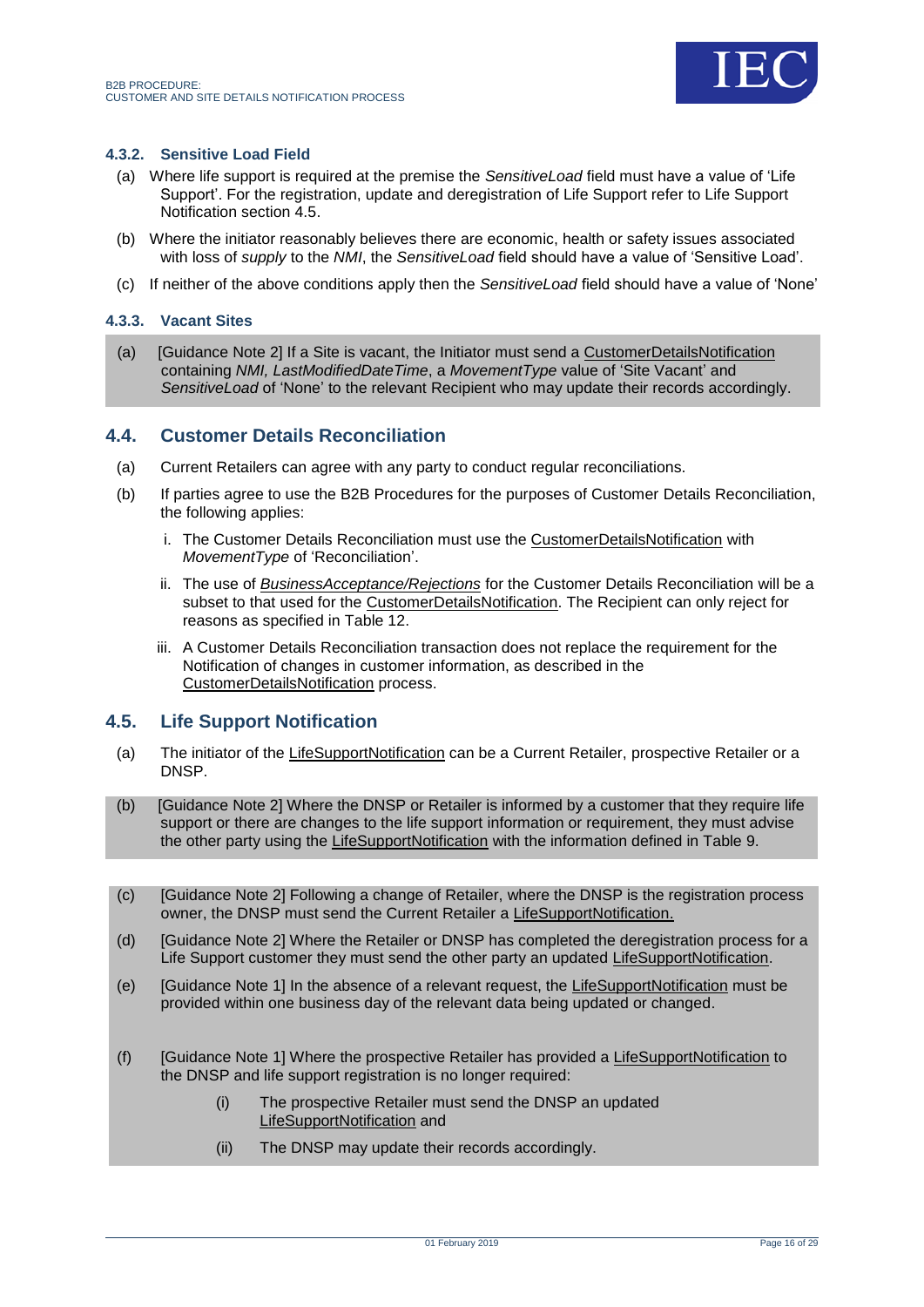

# <span id="page-16-0"></span>**4.6. Life Support Request**

- (a) [Guidance Note 2] Where a Retailer or DNSP requires a confirmation of a current life support status at a *NMI* they may send a LifeSupportRequest to the other party.
- (b) [Guidance Note 2] The Recipient of a valid LifeSupportRequest must provide a LifeSupportNotification and use best endeavours to respond within 2 business days and no later than 5 business days.
- (c) If a LifeSupportNotification is not received within 5 business days the Initiator may contact the Recipient.
- (d) The party responding to a LifeSupportRequest does not need to be the registration process owner.
- (e) An initiator must only send a maximum of one LifeSupportRequest per *NMI* per day.
- (f) If parties wish to obtain mass updates of information, parties must reach an agreement to use this transaction.

### <span id="page-16-1"></span>**4.7. Life Support Reconciliation**

- (a) Current Retailers can agree with any party to conduct regular reconciliations.
- (b) [Guidance Note 1] Current Retailers and DNSPs must conduct a reconciliation of Life Support Details for NMIs with Life Support customers at least quarterly.
- (c) Where agreed between Participants, the Life Support Reconciliation process may be conducted more frequently.
- (d) The Current Retailer and DNSP must agree to the timing of the Life Support Reconciliation process.
- (e) The Current Retailer must conduct the Life Support Reconciliation process with the DNSP for current and future registrations. The Life Support Reconciliation process must use the LifeSupportNotification with *Reason* of 'Reconciliation'.
- (f) The use of *BusinessAcceptance/Rejections* for the Life Support Reconciliation process will be as detailed for All Notifications in Table 12. The DNSP can only reject for reasons as specified in Table 12.
- (g) For *NMI*s registered in the DNSP's system with Life Support but not provided by the Current Retailer in the Life Support Reconciliation process the DNSP must send a LifeSupportNotification with the *Reason* value of 'Reconciliation' within 2 business days of the last Life Support Reconciliation transaction being received.
- (h) If no LifeSupportNotifications with *Reason* value 'Reconciliation' have been received by the Current Retailer from the DNSP after 2 business days of sending the last Life Support Reconciliation transaction, the Life Support Reconciliation process is considered to have been completed.
- (i) A Life Support Reconciliation transaction does not replace the requirement for the Notification of changes in Life Support information, as described in the LifeSupportNotification process.

### <span id="page-16-2"></span>**4.8. Site Access Request**

- (a) [Guidance Note 2 and Guidance Note 4] Any authorised party entitled to the information can generate a SiteAccessRequest to another related party for the *NMI*.
- (b) An Initiator must only send a maximum of one SiteAccessRequest per *NMI* per day.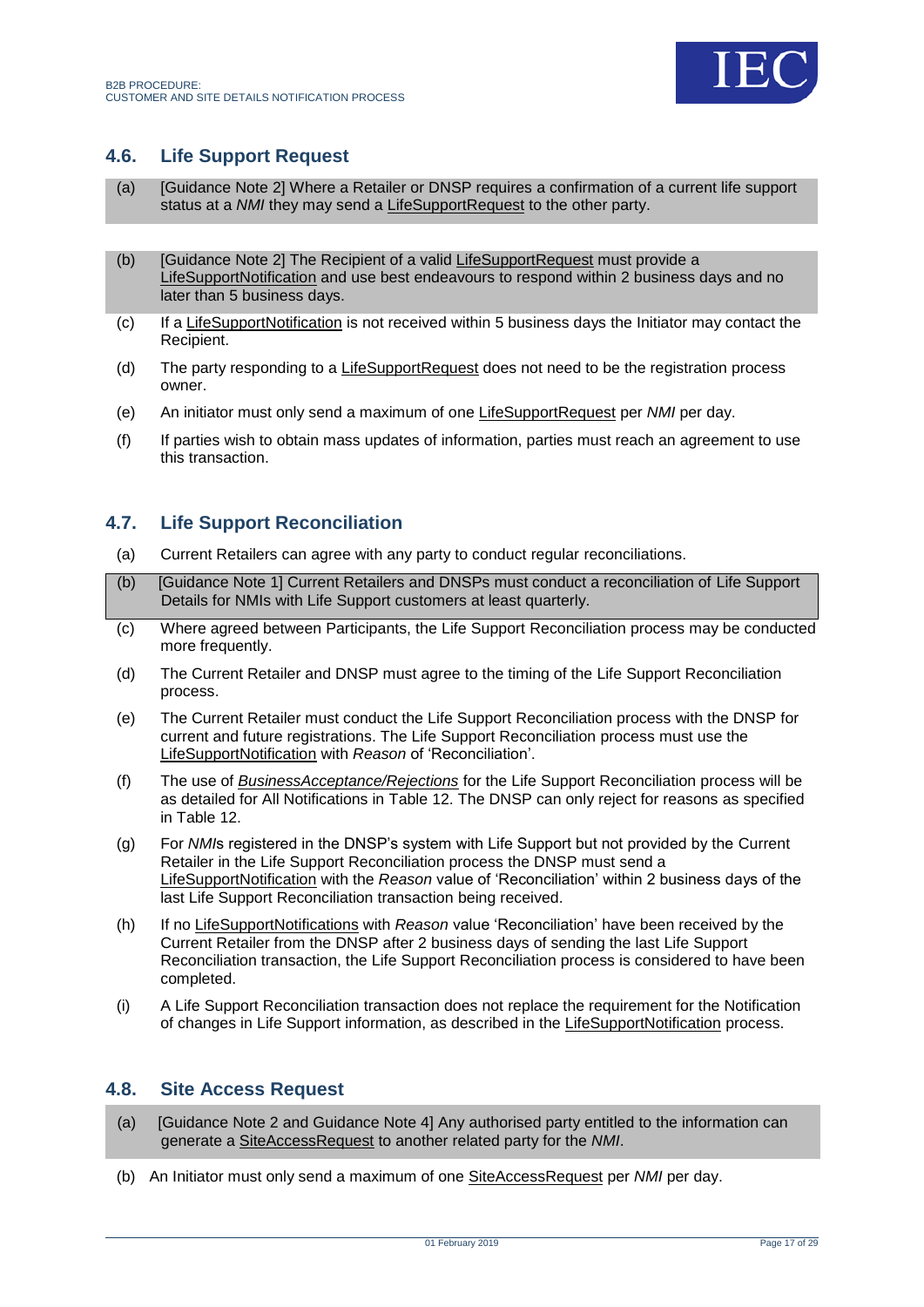

- (c) The Recipient must provide a SiteAccessNotification in response to a valid SiteAccessRequest.
- (d) If parties wish to obtain mass updates of information, parties must reach agreement to use this transaction.

### <span id="page-17-0"></span>**4.9. Site Access Notification**

- (a) [Guidance Note 2] The Current Retailer must send the **SiteAccessNotification** to the DNSP whenever they become aware of changes in Site Access information.
- (b) Parties that are not the Retailer should only send a SiteAccessNotification on receipt of a valid SiteAccessRequest.
- (c) The Recipient must not generate a new SiteAccessNotification when they update their systems as a result of an incoming SiteAccessNotification from another party.
- (d) The Recipient must provide a SiteAccessNotification in response to a valid SiteAccessRequest.
- (e) [Guidance Note 1] The Current Retailer must send a SiteAccessNotification to Recipient(s) other than the DNSP as agreed whenever they become aware of changes in Site Access information.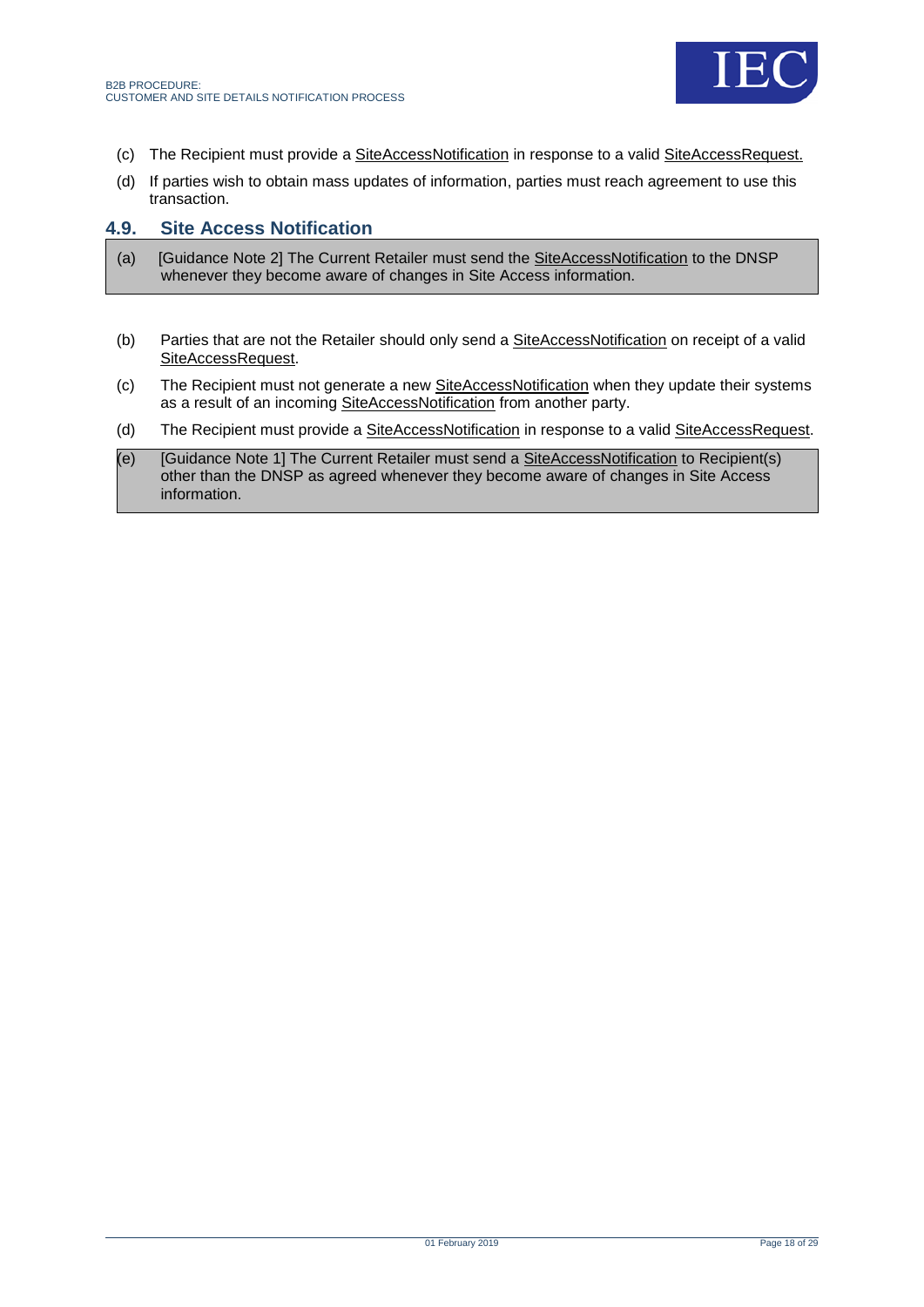

# <span id="page-18-0"></span>**5. TRANSACTIONS**

### **Key to Usage**

- $M =$  Mandatory (must be provided in all situations).<br>R  $=$  required (if this information is available or has
- $R =$  required (if this information is available or has changed).<br>  $Q =$  Optional (may be provided).
- $O =$  Optional (may be provided).<br>  $N =$  Not relevant (not to be provided).
- $=$  Not relevant (not to be provided).

Participants must ensure that each B2B Transaction complies with the usage, definitional and format rules detailed in Tables 5-11:

# <span id="page-18-1"></span>**5.1. CustomerDetailsRequest Data**

### <span id="page-18-2"></span>**Table 5: Data Requirements for CustomerDetailsRequest**

| <b>Field</b> | Format   | Use     | <b>Definition/Comments</b> |
|--------------|----------|---------|----------------------------|
| <b>NMI</b>   | CHAR(10) | M       | <b>NMI</b>                 |
| NMIChecksum  | CHAR(1)  | $\circ$ | <b>NMI Checksum</b>        |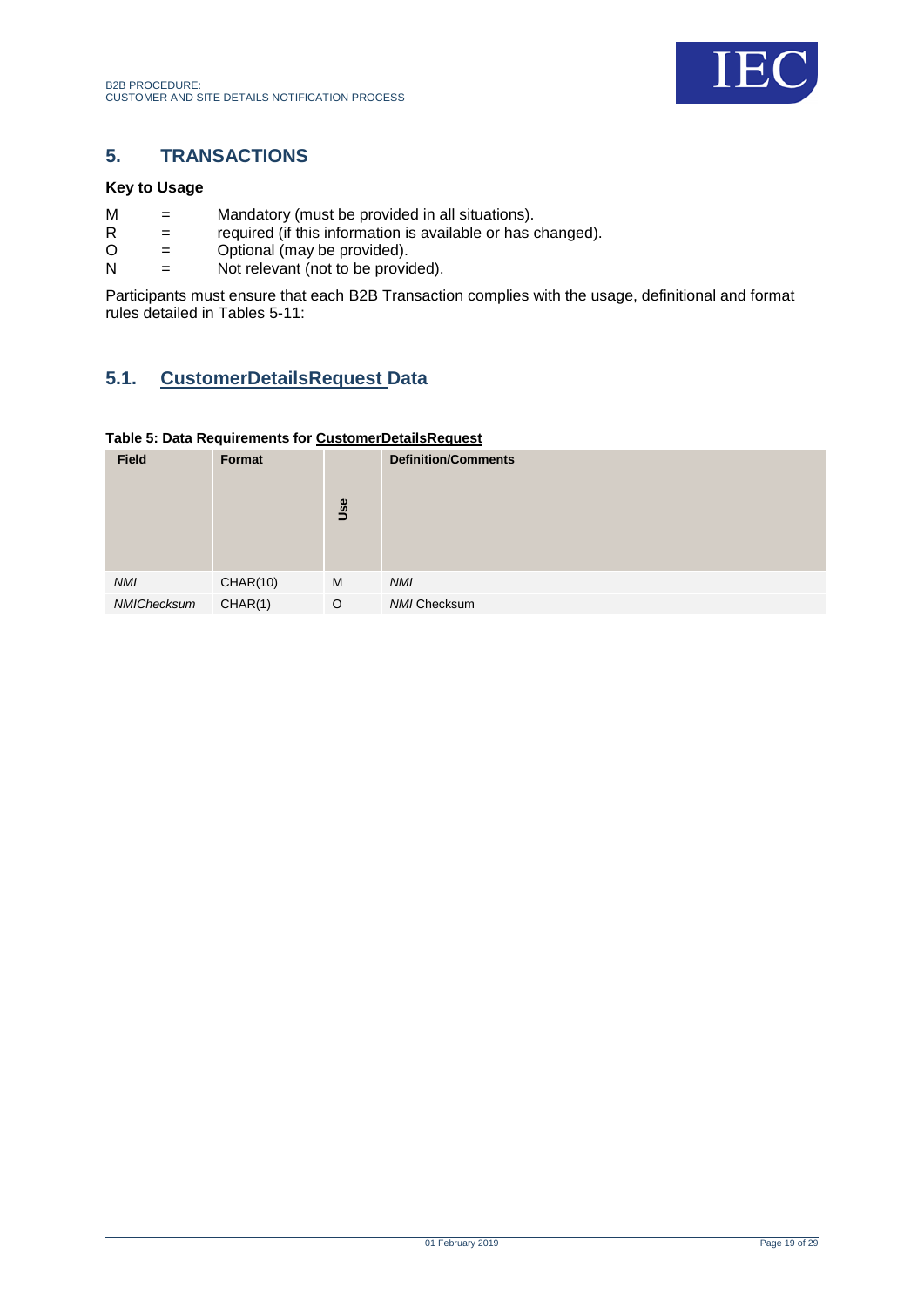

| <b>Field</b>        | <b>Format</b> | Use | <b>Definition/Comments</b>                                                                                                                                                                                                                                                                                                                                                                                                                                                                                                                                                                                                                                                                                                                                                                                                                                                                                                                                                                                                                                                                                                                                                                                                                                                                                                                                                                                                                                                                                                                                                                                                                                                                                                                                                                                                                                                                                                                                                                                                                                                                                                                                                                                                                                                                                                                                                                                                                                                                                                    |
|---------------------|---------------|-----|-------------------------------------------------------------------------------------------------------------------------------------------------------------------------------------------------------------------------------------------------------------------------------------------------------------------------------------------------------------------------------------------------------------------------------------------------------------------------------------------------------------------------------------------------------------------------------------------------------------------------------------------------------------------------------------------------------------------------------------------------------------------------------------------------------------------------------------------------------------------------------------------------------------------------------------------------------------------------------------------------------------------------------------------------------------------------------------------------------------------------------------------------------------------------------------------------------------------------------------------------------------------------------------------------------------------------------------------------------------------------------------------------------------------------------------------------------------------------------------------------------------------------------------------------------------------------------------------------------------------------------------------------------------------------------------------------------------------------------------------------------------------------------------------------------------------------------------------------------------------------------------------------------------------------------------------------------------------------------------------------------------------------------------------------------------------------------------------------------------------------------------------------------------------------------------------------------------------------------------------------------------------------------------------------------------------------------------------------------------------------------------------------------------------------------------------------------------------------------------------------------------------------------|
|                     |               |     |                                                                                                                                                                                                                                                                                                                                                                                                                                                                                                                                                                                                                                                                                                                                                                                                                                                                                                                                                                                                                                                                                                                                                                                                                                                                                                                                                                                                                                                                                                                                                                                                                                                                                                                                                                                                                                                                                                                                                                                                                                                                                                                                                                                                                                                                                                                                                                                                                                                                                                                               |
| Reason              | VARCHAR(40)   | М   | Allowed values<br><b>Returned Mail</b><br>$\bullet$<br><b>Missing Customer Details</b><br>$\bullet$<br>Confirm Life Support<br>$\bullet$<br>No response to rejected CDN<br>$\bullet$<br>Transfer Complete, no CDN Received<br>$\bullet$<br>New Connection, no CDN Received<br>$\bullet$<br>Data Quality Issue<br>$\bullet$<br>Other<br>$\bullet$<br>Rec – confirm no SensitiveLoad (Reconciliation only) (obsolete, no<br>longer used for CDR)<br>Notes regarding the allowed values<br>"Returned Mail" means the DNSP/MC/MPB has received returned mail with<br>the current <i>PostalAddress</i> held by the DNSP/MC/MPB.<br>"Missing Customer Details" means the DNSP/MC/MPB reasonably believes<br>the customer details have changed and the Retailer has not provided a<br>Notification of the Changes (e.g. move-in has occurred).<br>"Confirm Life Support" means the MC/MPB requires confirmation of whether<br>the Connection Point has a Life Support requirement or not. Only to be<br>used if agreed between parties. Life support should be confirmed<br>between a Retailer and DNSP using the LifeSupportRequest process in<br>4.6.<br>"No response to rejected CDN" means that a DNSP/ MC/MPB has rejected a<br>previous CDN where it was reasonably expected the Retailer would<br>send through a new CDN with updated/corrected information, which has<br>not yet been received.<br>"Transfer Complete, no CDN Received" means a transfer has completed for<br>the NMI and the DNSP/ MC/MPB believes a CDN has not yet been<br>received within the allowed timeframe.<br>"New Connection, no CDN Received" means a new connection has<br>completed for the NMI and the DNSP/MC/MPB believes a CDN has not<br>yet been received within the allowed timeframe. The DNSP/MC/MPB<br>must provide which specific data they are querying in the SpecialNotes<br>field.<br>"Data Quality Issue" means that although the data may be technically correct,<br>it may not be fit for purpose (e.g. phone number is 9999999). The<br>DNSP/MC/MPB must provide which specific data they are querying in<br>the SpecialNotes field.<br>"Other" must only be used for scenarios not covered by the specified allowed<br>values. The DNSP/MC/MPB must provide the details of the reason in<br>the SpecialNotes field.<br>"Rec - confirm no SensitiveLoad" means the DNSP/ has a NMI is flagged for<br>Life Support, but it was not included in the<br>CustomerDetailsReconciliation transaction(s) provided by the Retailer. |
| <b>SpecialNotes</b> | VARCHAR(240)  | O/M | Any additional information the Recipient wishes to convey to the Initiator.<br>Mandatory if Reason is "Other" or "Data Quality Issue".                                                                                                                                                                                                                                                                                                                                                                                                                                                                                                                                                                                                                                                                                                                                                                                                                                                                                                                                                                                                                                                                                                                                                                                                                                                                                                                                                                                                                                                                                                                                                                                                                                                                                                                                                                                                                                                                                                                                                                                                                                                                                                                                                                                                                                                                                                                                                                                        |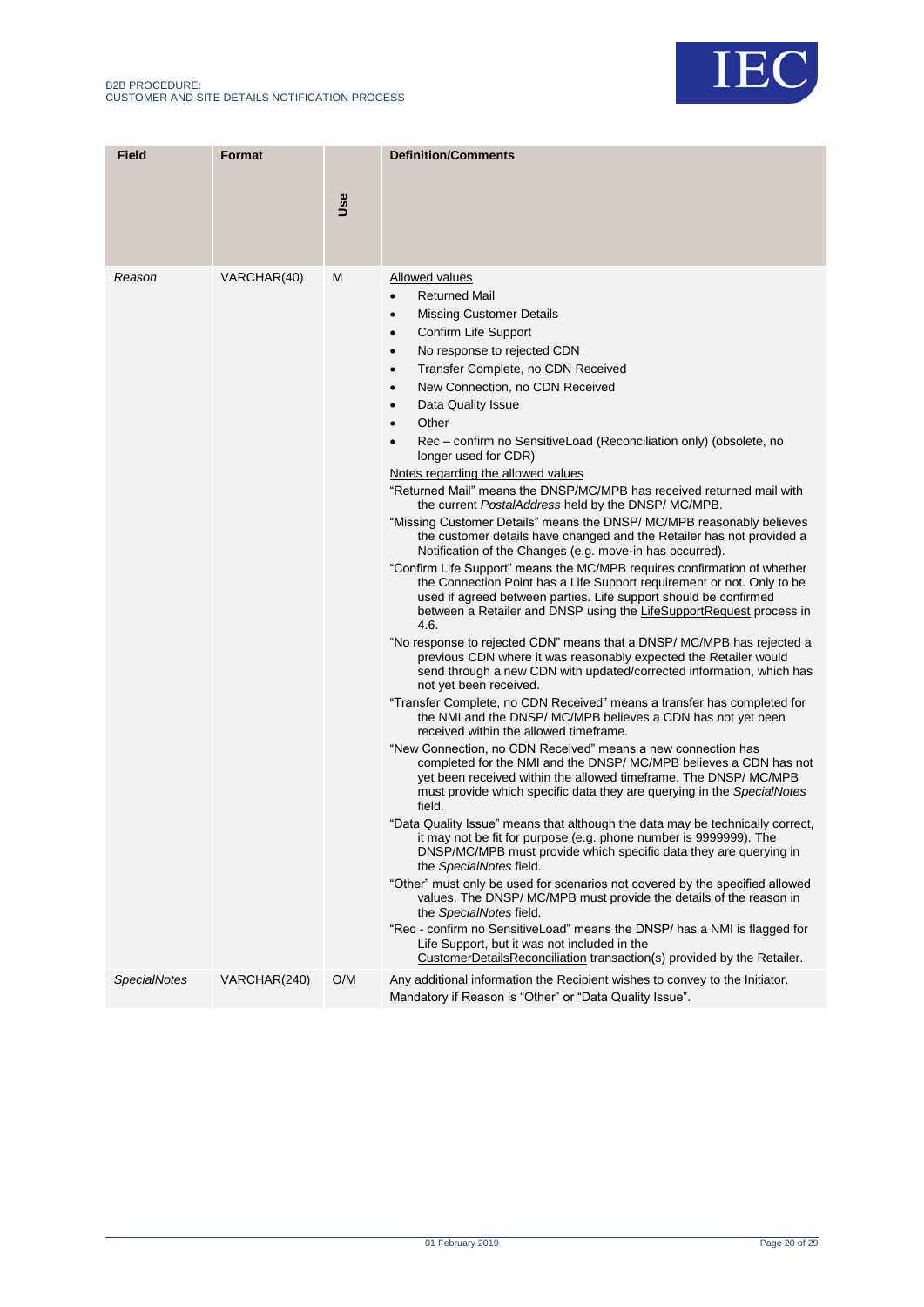

# <span id="page-20-0"></span>**5.2. CustomerDetailsNotification Data**

### <span id="page-20-1"></span>**Table 6: Data Requirements for CustomerDetailsNotification**

| <b>Field</b>               | Format              |     | <b>Definition/Comments</b>                                                                                                                                                                  |
|----------------------------|---------------------|-----|---------------------------------------------------------------------------------------------------------------------------------------------------------------------------------------------|
|                            |                     | Use |                                                                                                                                                                                             |
| <b>NMI</b>                 | <b>CHAR(10)</b>     | M   | NMI.                                                                                                                                                                                        |
| <b>NMIChecksum</b>         | CHAR(1)             | O   | NMI Checksum.                                                                                                                                                                               |
| CustomerName               | <b>PERSONNAME</b>   | M/N | Mandatory if BusinessName is blank.                                                                                                                                                         |
|                            |                     |     | Must be the name of the person who is the contact for the<br>management of outages and supply issues for each connection point.<br>Refer to B2B Procedure: Technical Delivery Specification |
|                            |                     |     | Not required where the Site is vacant.                                                                                                                                                      |
| <b>BusinessName</b>        | <b>BUSINESSNAME</b> | M/N | Mandatory where the CustomerName is blank.                                                                                                                                                  |
|                            |                     |     | Refer to B2B Procedure: Technical Delivery Specification                                                                                                                                    |
|                            |                     |     | Not required where the Site is vacant.                                                                                                                                                      |
| <b>BusinessContactName</b> | <b>PERSONNAME</b>   | R   | Must be the name of the person who is the contact for the<br>management of outages and supply issues for each connection point.<br>Only one BusinessContactName can be supplied.            |
|                            |                     |     | Refer to B2B Procedure: Technical Delivery Specification                                                                                                                                    |
|                            |                     |     | Not required where the Site is vacant.                                                                                                                                                      |
| PostalAddress              | <b>ADDRESS</b>      | M/N | Must be the Customer's postal address for outage notifications.                                                                                                                             |
|                            |                     |     | Refer to B2B Procedure: Technical Delivery Specification                                                                                                                                    |
|                            |                     |     | Not required where the Site is vacant.                                                                                                                                                      |
| DeliveryPointIdentifier    | NUMERIC (8)         | R   | The DPID for the PostalAddress as per Australian Standard AS4590.                                                                                                                           |
|                            |                     |     | Not Required where the Site is vacant.                                                                                                                                                      |
| PhoneNumber1               | <b>TELEPHONE</b>    | R   | Must be the phone number of the person who is the contact for the<br>management of outages and supply issues for each connection point.                                                     |
|                            |                     |     | Where the Initiator has obtained a telephone number for the purpose<br>of contacting the Customer for supply issues, the number is to be<br>provided in the CustomerDetailsNotification.    |
|                            |                     |     | Refer to B2B Procedure: Technical Delivery Specification                                                                                                                                    |
|                            |                     |     | Not required where the Site is vacant.                                                                                                                                                      |
| PhoneNumber2               | <b>TELEPHONE</b>    | R   | Must be the phone number of the person who is the contact for the<br>management of outages and supply issues for each connection point.                                                     |
|                            |                     |     | Where the Initiator has obtained a telephone number for the purpose<br>of contacting the Customer for supply issues, the number is to be<br>provided in the CustomerDetailsNotification.    |
|                            |                     |     | Refer to B2B Procedure: Technical Delivery Specification                                                                                                                                    |
|                            |                     |     | Not required where the Site is vacant.                                                                                                                                                      |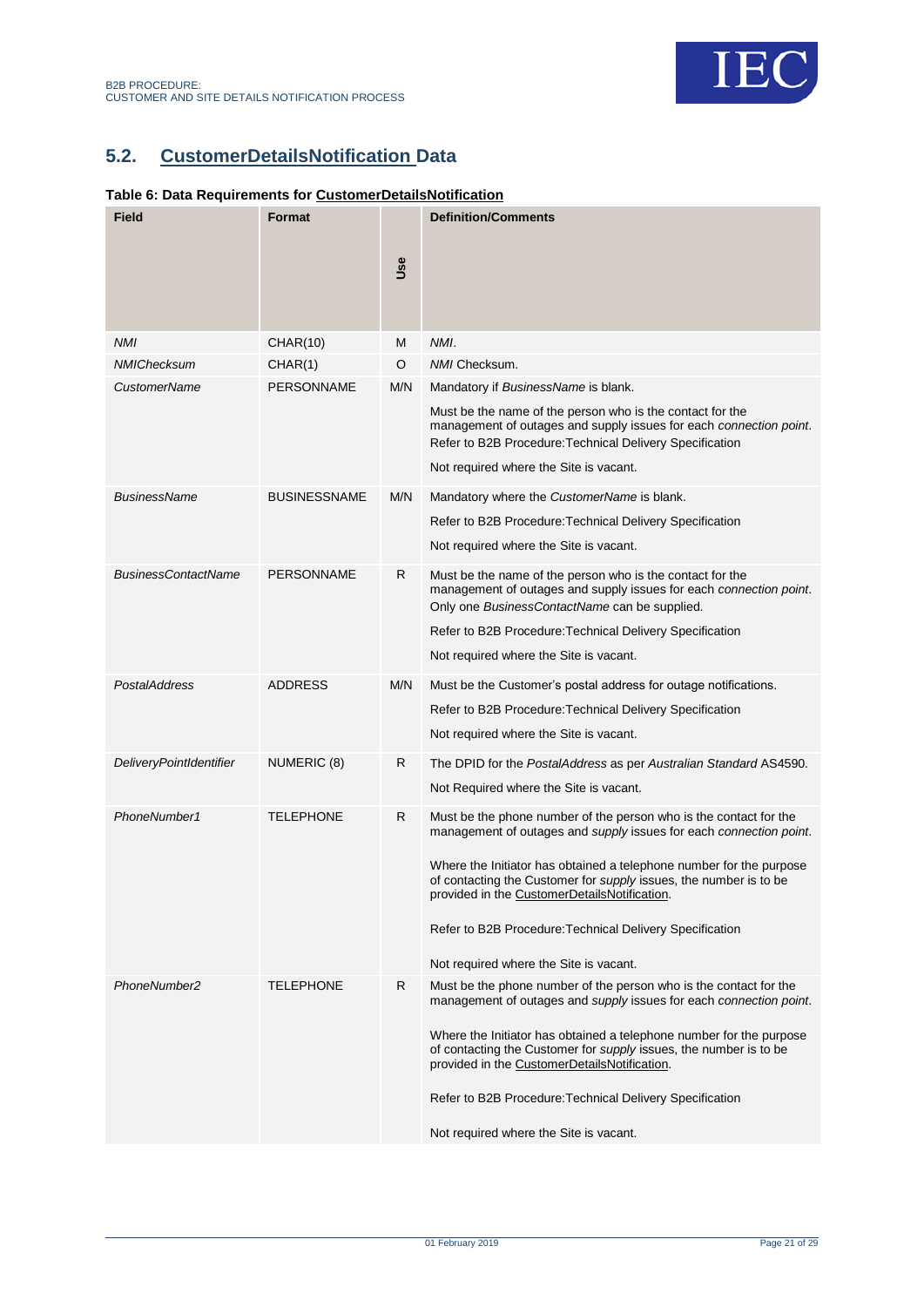#### B2B PROCEDURE: CUSTOMER AND SITE DETAILS NOTIFICATION PROCESS



| <b>Field</b>         | Format          | Use | <b>Definition/Comments</b>                                                                                                                                                                                                                                                                                                                                                                                                                                                                                                                                                                                                                                                                                                                                                                                                                                                                           |
|----------------------|-----------------|-----|------------------------------------------------------------------------------------------------------------------------------------------------------------------------------------------------------------------------------------------------------------------------------------------------------------------------------------------------------------------------------------------------------------------------------------------------------------------------------------------------------------------------------------------------------------------------------------------------------------------------------------------------------------------------------------------------------------------------------------------------------------------------------------------------------------------------------------------------------------------------------------------------------|
| EmailAddress         | VARCHAR(100)    | R/N | Must be the email address of the person who is the contact for the<br>management of outages and supply issues for each connection point.<br>Where the Initiator has obtained an email address for the purposes of<br>contacting the Customer for supply issues, the email address is to be<br>provided in the CustomerDetailsNotification.<br>Not required where the Site is vacant.                                                                                                                                                                                                                                                                                                                                                                                                                                                                                                                 |
| SensitiveLoad        | VARCHAR(20)     | м   | This field indicates whether or not there are economic, health or<br>safety issues with loss of <i>supply</i> of the <i>connection point</i> .<br><b>Allowed Values</b><br>Life Support<br>$\bullet$<br>Sensitive Load<br>$\bullet$<br>None<br>$\bullet$<br>The value 'Life Support' applies to the customer at the Connection<br>Point, where a customer relies on the life support equipment. The<br>LifeSupportNotification is to be used for registration/update and<br>deregistration of life support.<br>The value 'Sensitive Load' is used to indicate that the Initiator<br>reasonably believes there are economic, health or safety issues with<br>loss of supply to the Connection Point, other than Life Support.<br>Where Life Support and Sensitive Load both apply to a Connection<br>Point, the Life Support value must be provided.<br>'None' also applicable if the Site is vacant. |
| MovementType         | VARCHAR(14)     | M   | Allowed CustomerDetailsNotification Codes<br><b>Site Vacant</b><br>$\bullet$<br>Update<br>$\bullet$<br>Allowed Customer Details Reconciliation Code<br>Reconciliation                                                                                                                                                                                                                                                                                                                                                                                                                                                                                                                                                                                                                                                                                                                                |
| LastModifiedDateTime | <b>DATETIME</b> | м   | Date and time that the record was updated in the Initiator's system.                                                                                                                                                                                                                                                                                                                                                                                                                                                                                                                                                                                                                                                                                                                                                                                                                                 |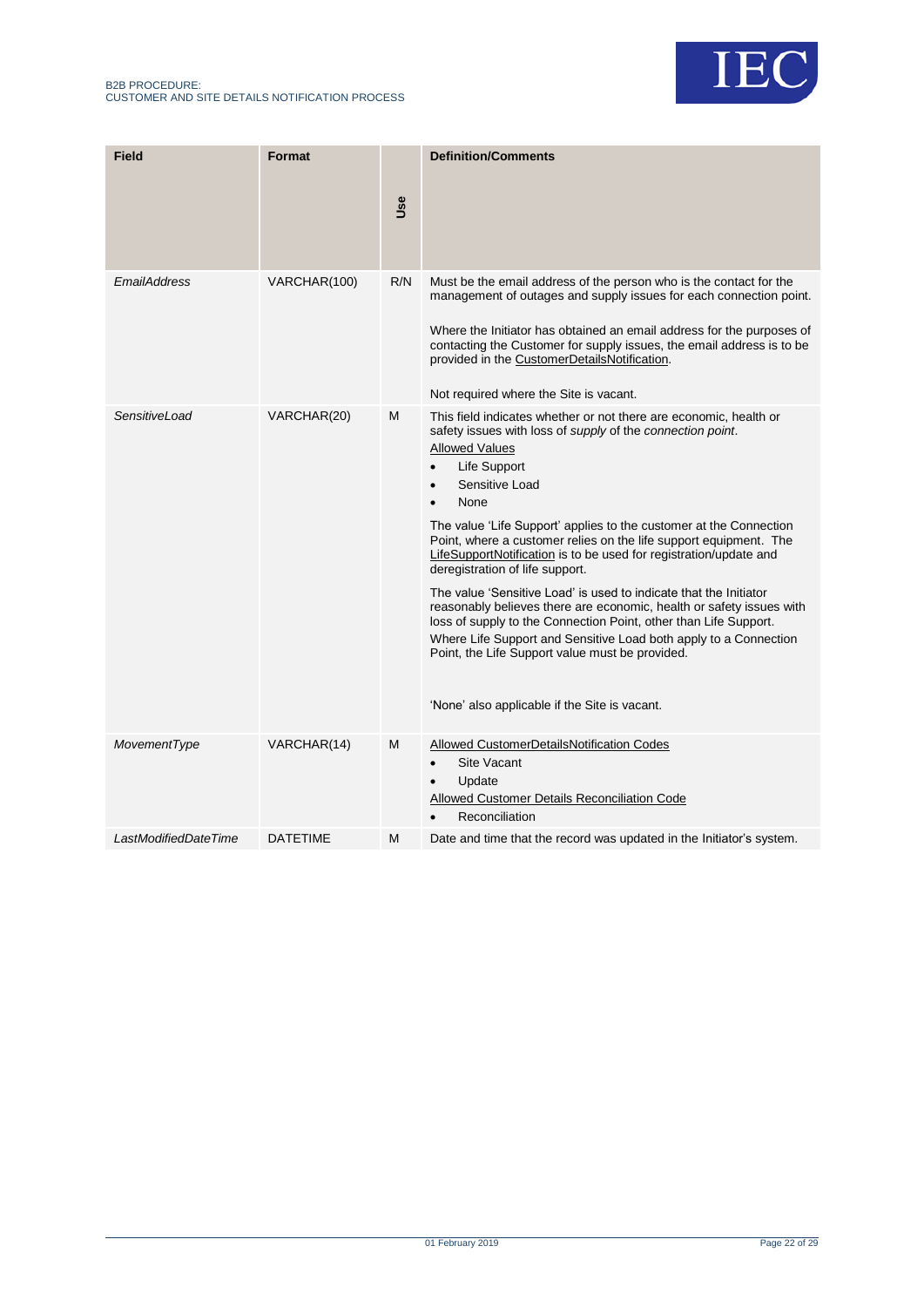



# <span id="page-22-0"></span>**5.3. SiteAccessRequest Data**

B2B PROCEDURE:

<span id="page-22-2"></span>

|  | Table 7: Data Requirements for SiteAccessRequest |  |
|--|--------------------------------------------------|--|
|  |                                                  |  |

| <b>Field</b>        | Format       | Use | <b>Definition/Comments</b>                                                                                                                                                                                                                                                                                                                                                                                |
|---------------------|--------------|-----|-----------------------------------------------------------------------------------------------------------------------------------------------------------------------------------------------------------------------------------------------------------------------------------------------------------------------------------------------------------------------------------------------------------|
| <b>NMI</b>          | CHAR(10)     | M   | <b>NMI</b>                                                                                                                                                                                                                                                                                                                                                                                                |
| <b>NMIChecksum</b>  | CHAR(1)      | O   | <b>NMI Checksum</b>                                                                                                                                                                                                                                                                                                                                                                                       |
| Reason              | VARCHAR(40)  | M   | The Initiator should provide a Reason for the request in this field, Allowed<br>Values:<br>New Retailer for site<br>$\blacksquare$<br>Records old and need to be updated<br>$\overline{\phantom{a}}$<br>No Access details on file for NMI<br>No Hazard Details on file for NMI<br>$\overline{\phantom{a}}$<br><b>Site Visit Required</b><br>$\overline{\phantom{a}}$<br>Other<br>$\overline{\phantom{a}}$ |
| <b>SpecialNotes</b> | VARCHAR(240) | O/M | Any additional information the Initiator wishes to convey to the Recipient.<br>Mandatory if Reason is "Other".                                                                                                                                                                                                                                                                                            |

# <span id="page-22-1"></span>**5.4. SiteAccessNotification Data**

### <span id="page-22-3"></span>**Table 8: Data Requirements for SiteAccessNotification**

| <b>Field</b>       | Format       | Use | <b>Definition/Comments</b>                                                                                                                                                                                                                                                                                                                                                                                                     |
|--------------------|--------------|-----|--------------------------------------------------------------------------------------------------------------------------------------------------------------------------------------------------------------------------------------------------------------------------------------------------------------------------------------------------------------------------------------------------------------------------------|
| <b>NMI</b>         | CHAR(10)     | M   | <b>NMI</b>                                                                                                                                                                                                                                                                                                                                                                                                                     |
| <b>NMIChecksum</b> | CHAR(1)      | O   | <b>NMI Checksum</b>                                                                                                                                                                                                                                                                                                                                                                                                            |
| AccessDetails      | VARCHAR(160) | M   | If the Customer has supplied any special access details, the Initiator<br>must include these. Any access requirements should be fully described,<br>without using abbreviations.<br>Standard values<br>"Customer reports no access requirements"; or<br><description access="" of="" requirement=""><br/>This information is permanent for the Site and can only be changed by a<br/>new SiteAccessNotification.</description> |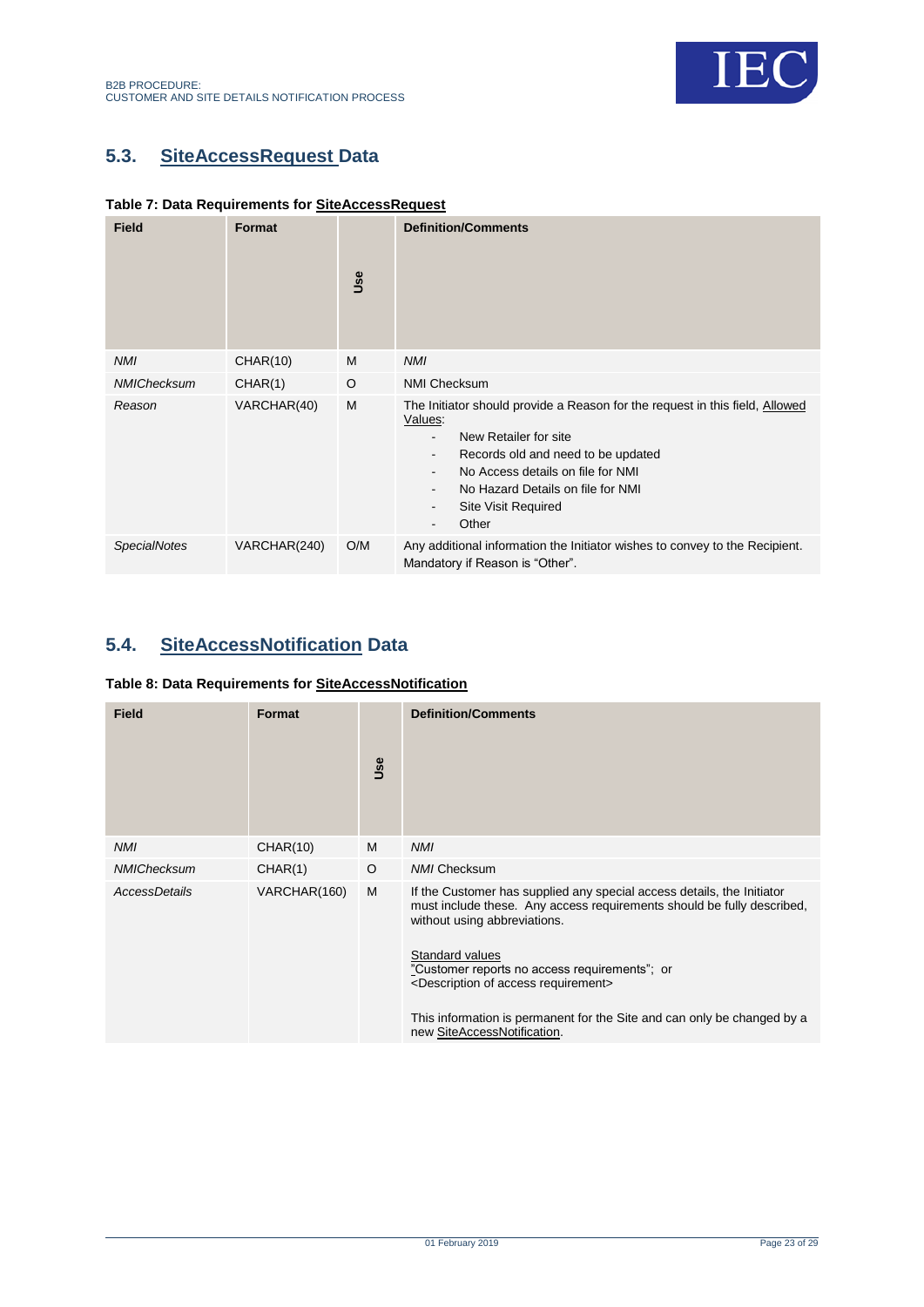

| <b>Field</b>         | Format          | Use | <b>Definition/Comments</b>                                                                                                                                                                                                                                                                                                                                                                                                                                                                                                                                           |
|----------------------|-----------------|-----|----------------------------------------------------------------------------------------------------------------------------------------------------------------------------------------------------------------------------------------------------------------------------------------------------------------------------------------------------------------------------------------------------------------------------------------------------------------------------------------------------------------------------------------------------------------------|
| HazardDescription    | VARCHAR(80)     | M   | This field repeats to allow the reporting of multiple hazards.<br>Standard values<br>One or more of the following standard values can be used, where<br>applicable.<br><b>Customer Reports No Hazard</b><br>Dog<br>$\bullet$<br>Electric Fence<br><b>Customer Caution</b><br><b>Electrical Safety Issue</b><br>٠<br>Asbestos Fuse<br>Asbestos Board<br>Not Known To Initiator<br>Any other hazards should be fully described, without using abbreviations.<br>This information is permanent for the Site and can only be changed by a<br>new SiteAccessNotification. |
| LastModifiedDateTime | <b>DATETIME</b> | M   | Date and time that the record was updated in the Initiator's system.                                                                                                                                                                                                                                                                                                                                                                                                                                                                                                 |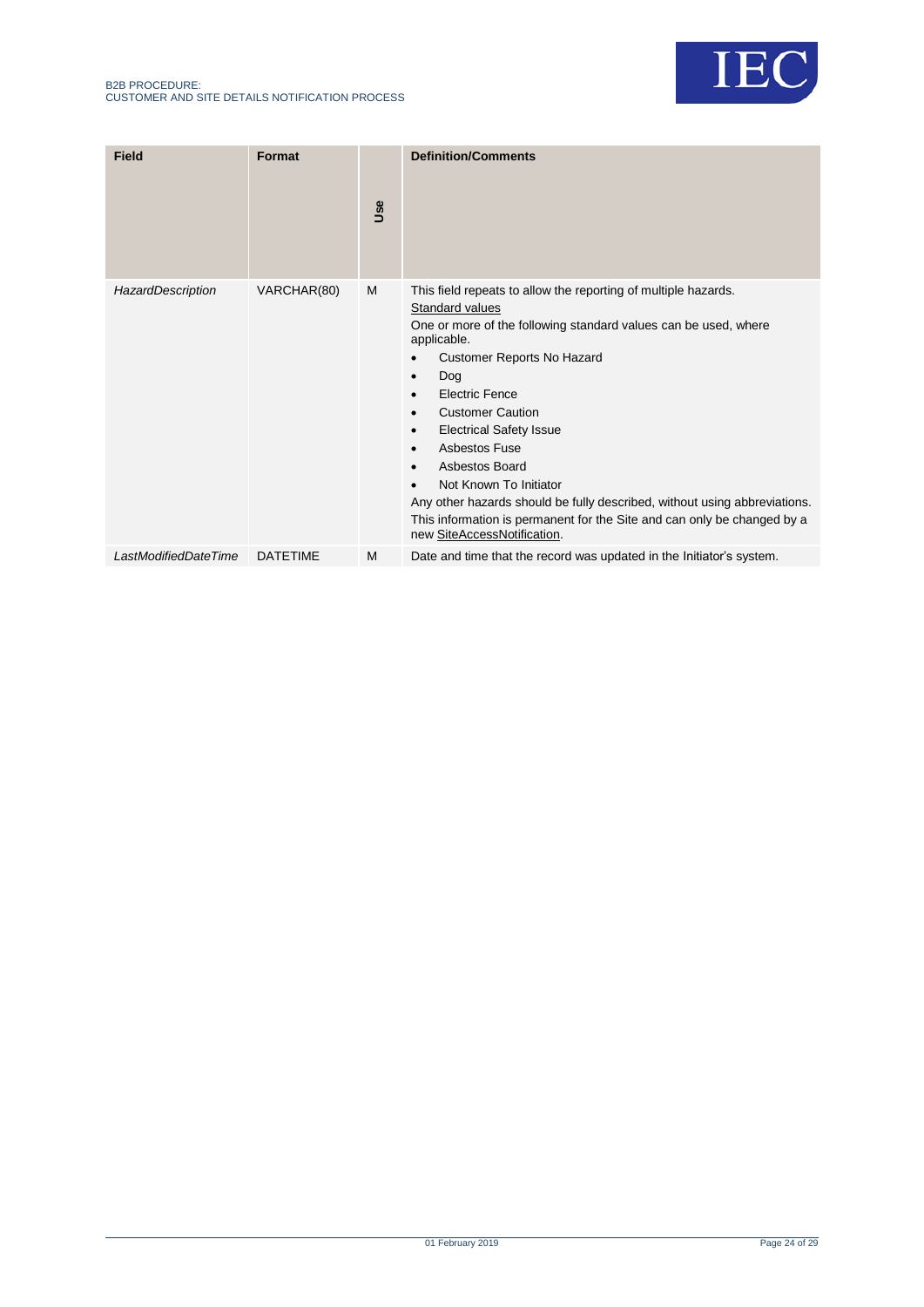

# <span id="page-24-0"></span>**5.5. LifeSupportNotification Data**

### <span id="page-24-1"></span>**Table 9: Data Requirements for LifeSupportNotification**

| <b>Field</b>        | <b>Format</b>  | Use     | <b>Definition/Comments</b>                                                                                                                                                                                                                                                                                                                                                                                                                           |
|---------------------|----------------|---------|------------------------------------------------------------------------------------------------------------------------------------------------------------------------------------------------------------------------------------------------------------------------------------------------------------------------------------------------------------------------------------------------------------------------------------------------------|
| <b>NMI</b>          | CHAR(10)       | M       | NMI.                                                                                                                                                                                                                                                                                                                                                                                                                                                 |
| <b>NMI Checksum</b> | CHAR(1)        | O       | NMI Checksum.                                                                                                                                                                                                                                                                                                                                                                                                                                        |
| <b>SiteAddress</b>  | <b>ADDRESS</b> | $\circ$ | Site Address.<br>Refer to B2B Procedure: Technical Delivery Specification                                                                                                                                                                                                                                                                                                                                                                            |
| Reason              | VARCHAR (14)   | M       | Allowable Values:<br>Update<br>Reconciliation                                                                                                                                                                                                                                                                                                                                                                                                        |
| RegistrationOwner   | <b>YESNO</b>   | M/N     | Value of YES must be used, where the Initiator of the<br>LifeSupportNotification is the Life Support registration process<br>owner.<br>Not required where LifeSupportStatus is None.                                                                                                                                                                                                                                                                 |
| LifeSupportStatus   | VARCHAR (50)   | M       | Allowable Values:<br>Registered - No Medical Confirmation<br>$\bullet$<br>Registered - Medical Confirmation<br>$\bullet$<br>Deregistered - No Medical Confirmation<br>$\bullet$<br>Deregistered - Customer Advice<br>$\bullet$<br>Deregistered - No Customer Response<br>$\bullet$<br>None<br>'None' means that the premises doesn't have a current Life Support<br>requirement                                                                      |
| <b>DateRequired</b> | <b>DATE</b>    | M/N     | For a registration of Life Support, this date will be the date Life<br>Support protections commence at the premises.<br>For a deregistration of Life Support, this date will be the date Life<br>Support protection ceases to be provided at the premises.<br>For response to a Life Support Request, this will be the effective<br>date of the Life Support registration in the participants system.<br>Not required when LifeSupportStatus is None |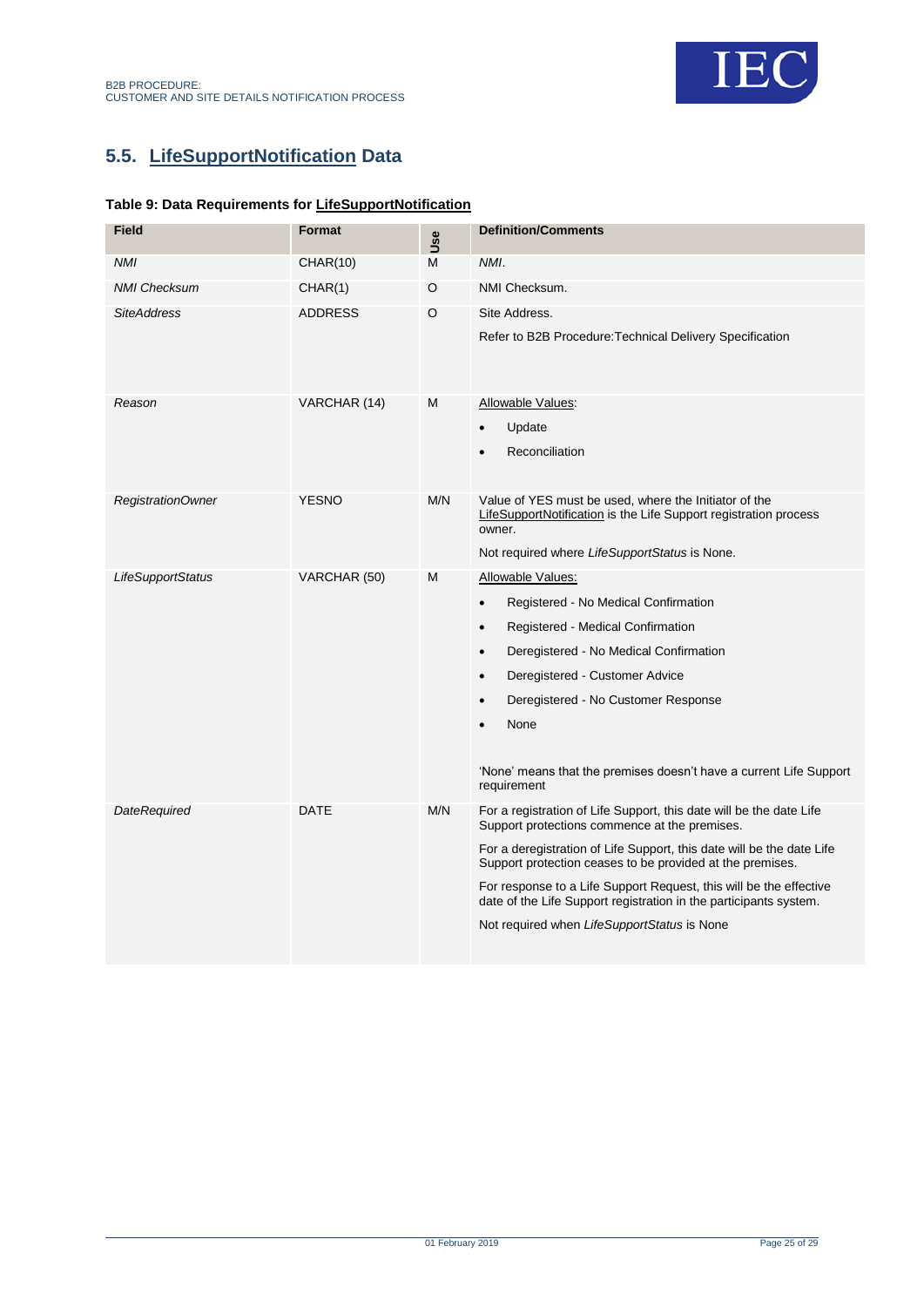#### B2B PROCEDURE: CUSTOMER AND SITE DETAILS NOTIFICATION PROCESS



| <b>Field</b>           | Format            | Use | <b>Definition/Comments</b>                                                                                                                                                                      |
|------------------------|-------------------|-----|-------------------------------------------------------------------------------------------------------------------------------------------------------------------------------------------------|
| LSEquipment            | VARCHAR(50)       | R/N | Allowable values:                                                                                                                                                                               |
|                        |                   |     | Oxygen Concentrator<br>$\bullet$                                                                                                                                                                |
|                        |                   |     | Intermittent Peritoneal Dialysis Machine<br>$\bullet$                                                                                                                                           |
|                        |                   |     | Kidney Dialysis Machine<br>$\bullet$                                                                                                                                                            |
|                        |                   |     | Chronic Positive Airways Pressure Respirator<br>$\bullet$                                                                                                                                       |
|                        |                   |     | Crigler Najjar Syndrome Phototherapy Equipment<br>$\bullet$                                                                                                                                     |
|                        |                   |     | Ventilator For Life Support<br>$\bullet$                                                                                                                                                        |
|                        |                   |     | Other                                                                                                                                                                                           |
|                        |                   |     | 'Other' means an equipment that a registered medical practitioner<br>certifies is required for a person residing at the customer's premises<br>for life support and is not already listed above |
|                        |                   |     | Not required when LifeSupportStatus is                                                                                                                                                          |
|                        |                   |     | Deregistered - No Medical Confirmation<br>$\bullet$                                                                                                                                             |
|                        |                   |     | Deregistered - Customer Advice<br>$\bullet$                                                                                                                                                     |
|                        |                   |     | Deregistered - No Customer Response<br>$\bullet$                                                                                                                                                |
|                        |                   |     | None<br>$\bullet$                                                                                                                                                                               |
|                        |                   |     | Note: Where more than one allowable value is required, select one<br>of the allowable values and provide the additional allowable value in<br>the SpecialNotes field.                           |
| <b>LSContactName</b>   | <b>PERSONNAME</b> | R/N | Must be the name of the person who is the contact for the<br>management of Life Support requirements.                                                                                           |
|                        |                   |     | Refer to B2B Procedure: Technical Delivery Specification                                                                                                                                        |
|                        |                   |     | Not required when LifeSupportStatus is                                                                                                                                                          |
|                        |                   |     | Deregistered - No Medical Confirmation<br>$\bullet$                                                                                                                                             |
|                        |                   |     | Deregistered - Customer Advice<br>$\bullet$                                                                                                                                                     |
|                        |                   |     | Deregistered - No Customer Response                                                                                                                                                             |
|                        |                   |     | None                                                                                                                                                                                            |
| <i>LSPostalAddress</i> | <b>ADDRESS</b>    | R/N | Must be the Customer's postal address for Life Support<br>requirements.                                                                                                                         |
|                        |                   |     | Refer to B2B Procedure: Technical Delivery Specification                                                                                                                                        |
|                        |                   |     | Not required when LifeSupportStatus is                                                                                                                                                          |
|                        |                   |     | Deregistered - No Medical Confirmation                                                                                                                                                          |
|                        |                   |     | Deregistered - Customer Advice<br>$\bullet$                                                                                                                                                     |
|                        |                   |     | Deregistered - No Customer Response<br>$\bullet$                                                                                                                                                |
|                        |                   |     | None<br>$\bullet$                                                                                                                                                                               |
|                        |                   |     |                                                                                                                                                                                                 |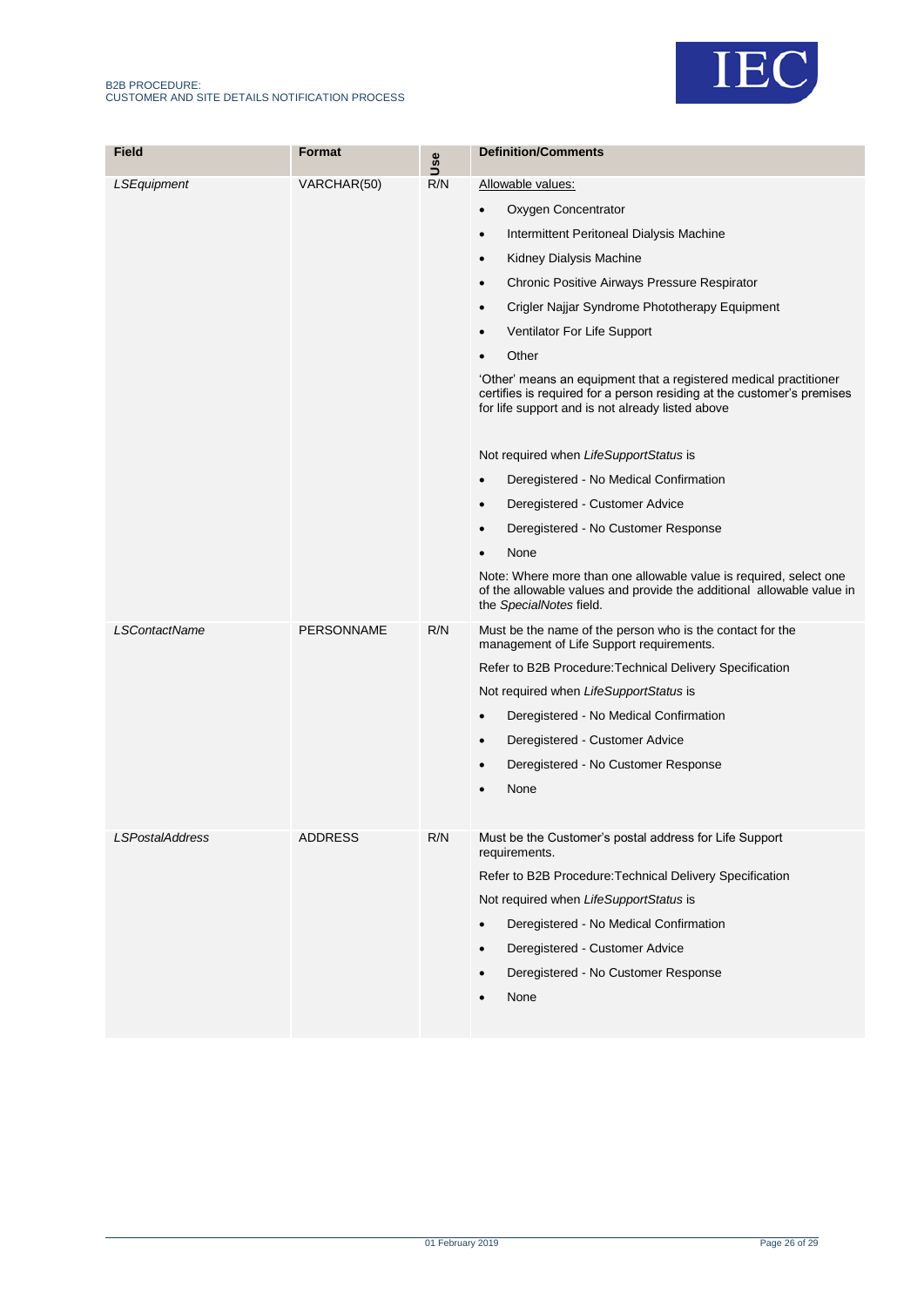



| Field                        | Format           | Use | <b>Definition/Comments</b>                                                                                                                                                                                    |
|------------------------------|------------------|-----|---------------------------------------------------------------------------------------------------------------------------------------------------------------------------------------------------------------|
| LSPhoneNumber1               | <b>TELEPHONE</b> | R/N | Must be the phone number of the person who is the contact for the<br>management of Life Support requirements.                                                                                                 |
|                              |                  |     | Refer to B2B Procedure: Technical Delivery Specification                                                                                                                                                      |
|                              |                  |     | Not required when LifeSupportStatus is                                                                                                                                                                        |
|                              |                  |     | Deregistered - No Medical Confirmation<br>٠                                                                                                                                                                   |
|                              |                  |     | Deregistered - Customer Advice<br>٠                                                                                                                                                                           |
|                              |                  |     | Deregistered - No Customer Response<br>$\bullet$                                                                                                                                                              |
|                              |                  |     | None                                                                                                                                                                                                          |
|                              |                  |     |                                                                                                                                                                                                               |
| LSPhoneNumber2               | <b>TELEPHONE</b> | R/N | Must be the phone number of the person who is the contact for the<br>management of Life Support requirements.                                                                                                 |
|                              |                  |     | Refer to B2B Procedure: Technical Delivery Specification                                                                                                                                                      |
|                              |                  |     | Not required when LifeSupportStatus is                                                                                                                                                                        |
|                              |                  |     | Deregistered - No Medical Confirmation<br>٠                                                                                                                                                                   |
|                              |                  |     | Deregistered - Customer Advice<br>$\bullet$                                                                                                                                                                   |
|                              |                  |     | Deregistered - No Customer Response<br>٠                                                                                                                                                                      |
|                              |                  |     | None                                                                                                                                                                                                          |
|                              |                  |     |                                                                                                                                                                                                               |
| <b>LSContactEmailAddress</b> | VARCHAR(100)     | R/N | Must be the email address of the person who is the contact for the<br>management of Life Support requirements where the initiator has<br>obtained Explicit Informed Consent for the use of the email address. |
|                              |                  |     | Not required when LifeSupportStatus is                                                                                                                                                                        |
|                              |                  |     | Deregistered - No Medical Confirmation<br>$\bullet$                                                                                                                                                           |
|                              |                  |     | Deregistered - Customer Advice<br>٠                                                                                                                                                                           |
|                              |                  |     | Deregistered - No Customer Response<br>٠                                                                                                                                                                      |
|                              |                  |     | None                                                                                                                                                                                                          |
|                              |                  |     |                                                                                                                                                                                                               |
| PreferredContactMethod       | VARCHAR (20)     | O   | Allowable values:                                                                                                                                                                                             |
|                              |                  |     | <b>Postal Address</b><br>$\bullet$                                                                                                                                                                            |
|                              |                  |     | <b>Site Address</b>                                                                                                                                                                                           |
|                              |                  |     | <b>Email Adress</b><br>$\bullet$                                                                                                                                                                              |
|                              |                  |     | Phone                                                                                                                                                                                                         |
| <b>SpecialNotes</b>          | VARCHAR (240)    | O/M | Any additional information the Initiator wishes to convey to the<br>Recipient                                                                                                                                 |
|                              |                  |     | Mandatory when LSEquipment is Other                                                                                                                                                                           |
| LastModifiedDateTime         |                  | M   |                                                                                                                                                                                                               |
|                              | <b>DATETIME</b>  |     | Date and time that the record was updated in the Initiator's system.                                                                                                                                          |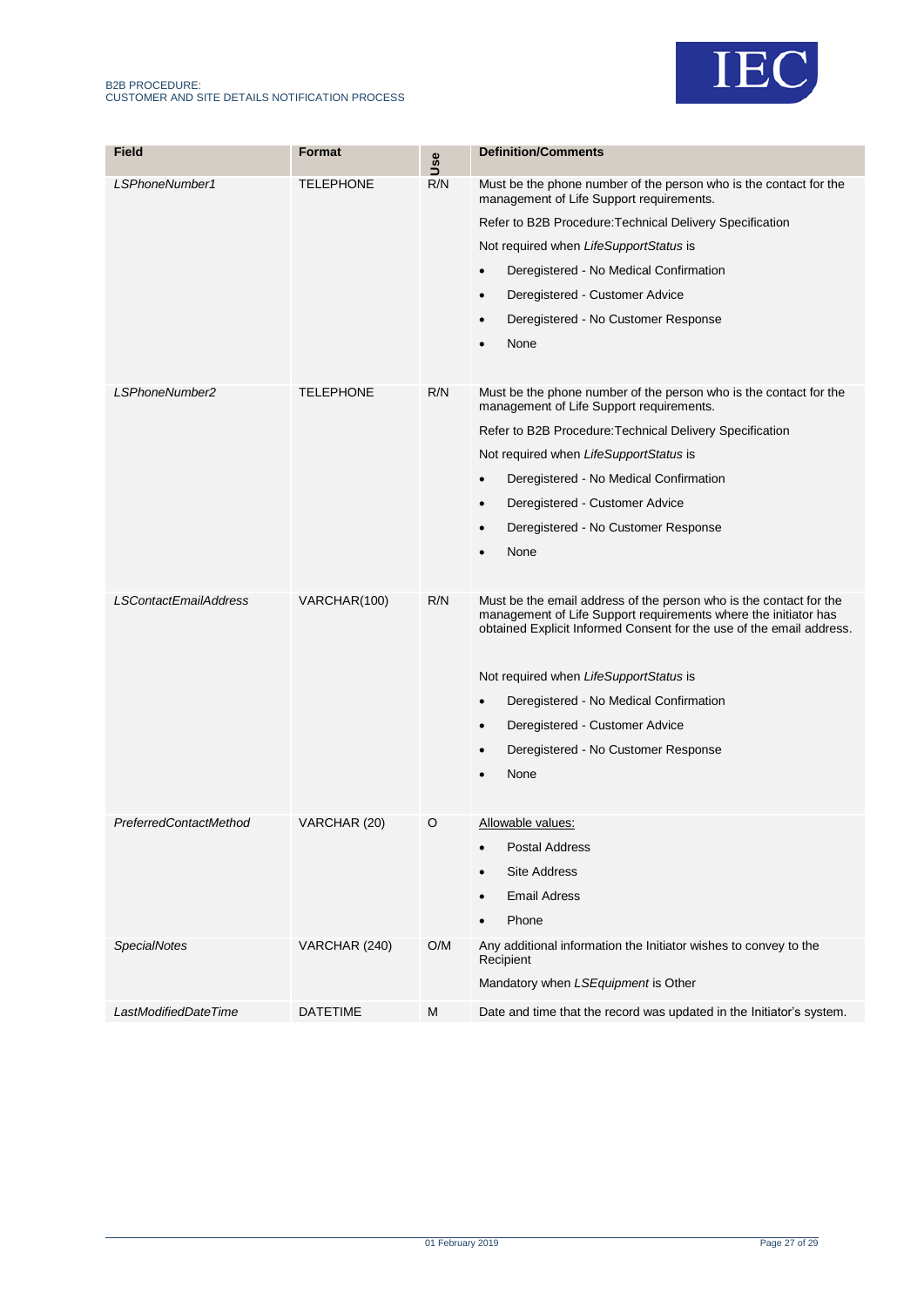

# <span id="page-27-0"></span>**5.6. LifeSupportRequest Data**

### <span id="page-27-2"></span>**Table 10: Data Requirements for LifeSupportRequest**

| <b>Field</b>        | <b>Format</b> | Use | <b>Definition/Comments</b>                                                                                                                                                                                                                               |
|---------------------|---------------|-----|----------------------------------------------------------------------------------------------------------------------------------------------------------------------------------------------------------------------------------------------------------|
| <b>NMI</b>          | CHAR(10)      | M   | NMI.                                                                                                                                                                                                                                                     |
| <b>NMI Checksum</b> | CHAR(1)       | O   | NMI Checksum.                                                                                                                                                                                                                                            |
| Reason              | VARCHAR (30)  | M   | Allowed Values:                                                                                                                                                                                                                                          |
|                     |               |     | • Confirm Life Support                                                                                                                                                                                                                                   |
|                     |               |     | Data Quality Issue                                                                                                                                                                                                                                       |
|                     |               |     | No response to rejected LSN                                                                                                                                                                                                                              |
|                     |               |     | • Other                                                                                                                                                                                                                                                  |
|                     |               |     | Notes regarding the allowed values.                                                                                                                                                                                                                      |
|                     |               |     | "Confirm Life Support" means the Retailer or DNSP requires<br>confirmation of whether the Connection Point has a Life Support<br>requirement or not.                                                                                                     |
|                     |               |     | "Data Quality Issue" means that although the data may be<br>technically correct, it may not be fit for purpose (e.g. phone number<br>is 9999999). The Retailer or DNSP must provide which specific data<br>they are querying in the SpecialNotes field.  |
|                     |               |     | "No response to rejected LSN" means that a Retailer or DNSP has<br>rejected a previous LSN where it was reasonably expected the<br>Retailer or DNSP would send through a new LSN with<br>updated/corrected information, which has not yet been received. |
|                     |               |     | "Other" must only be used for scenarios not covered by the specified<br>allowed values. The Retailer or DNSP must provide the details of<br>the reason in the SpecialNotes field.                                                                        |
| <b>SpecialNotes</b> | VARCHAR(240)  | O/M | Any additional information the Intitator wishes to convey to the<br>Recipient.<br>Mandatory if Reason is "Other".                                                                                                                                        |

# <span id="page-27-1"></span>**5.7. BusinessAcceptance/Rejection**

<span id="page-27-3"></span>

| Table 11: BusinessAcceptance/Rejection |  |
|----------------------------------------|--|
|----------------------------------------|--|

| <b>Field</b> | <b>Structure</b>    | <b>Use</b> | <b>Definition/Comments</b>                                                                                     |
|--------------|---------------------|------------|----------------------------------------------------------------------------------------------------------------|
| EventCode    | <b>EVENTCODE</b>    | M          | A code to indicate the reason for the rejection. Applicable Business<br>Events are defined in Table 12.        |
| Keylnfo      | VARCHAR(10)         | M          | The NMI of the B2B Transaction being rejected.                                                                 |
| Context      | <b>EVENTCONTEXT</b> | O          | The data element in the received Business Document (e.g.<br>HazardDescription) that causes the Business Event. |
| Explanation  | UNLIMITED VARCHAR   | M/O        | An explanation of the Business Event. Must be provided where the<br>Business Event requires an Explanation.    |

### **5.7.1. Applicable Business Events**

- (a) Participants must use the most relevant Business Event. Where multiple *EventCodes* are applicable these may be provided.
- (b) Where the *EventCode* is not in the aseXML reserved range (0-999), an *EventCodeDescription* must be included in the *BusinessAcceptance/Rejection* in accordance with the aseXML Guidelines.